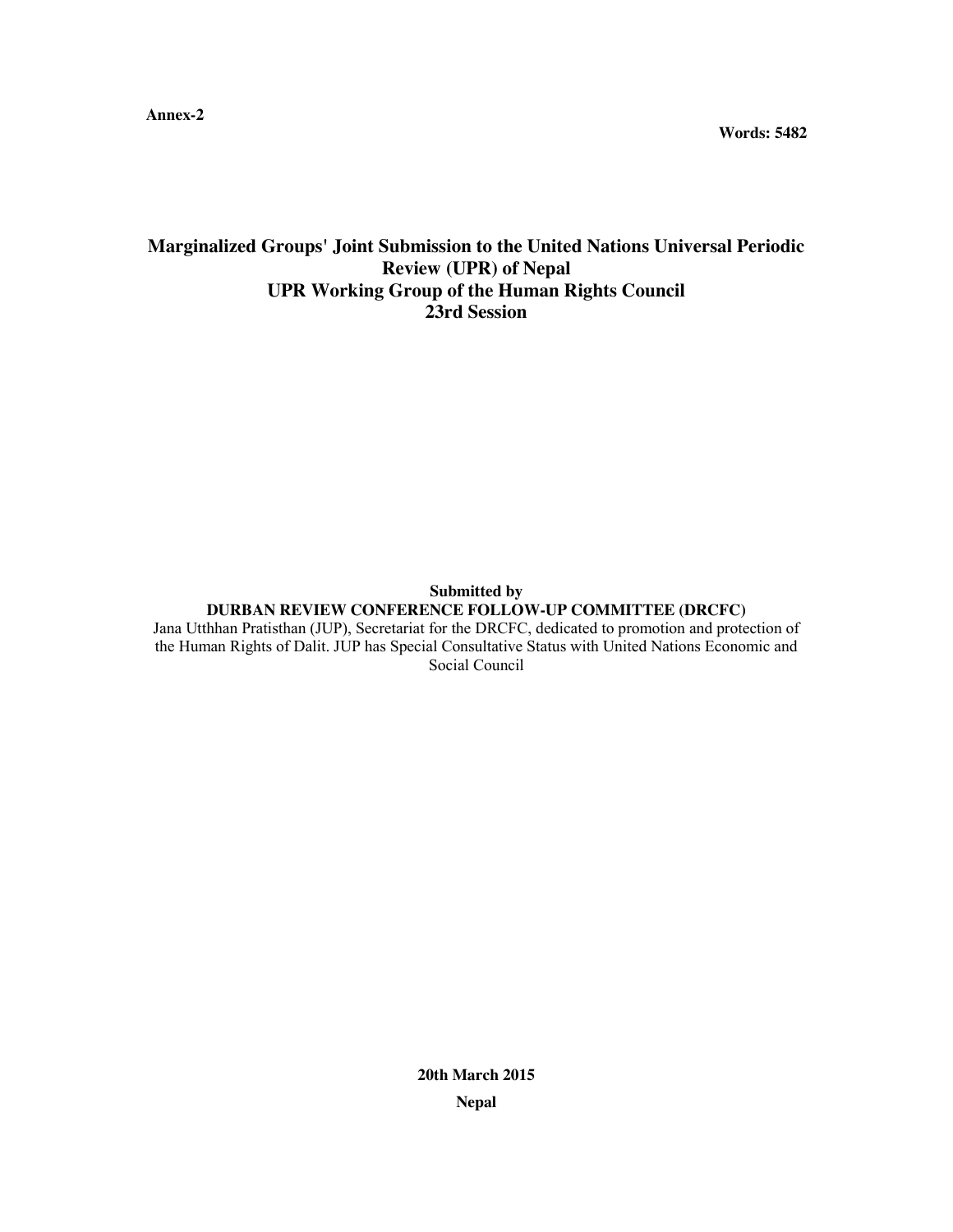#### **I. INTRODUCTION AND METHODOLOGY**

- **1.** This stakeholders' report is a joint submission of Durban Review Follow-up Committee (DRCFC), founded in 2009. DRCFC is a network working for protection and promotion of human rights of various marginalized groups of Nepal, namely: Dalit, Indigenous Peoples, Freed bonded laborers, Sexual and Gender minorities, Persons with Disability, Muslim and Religious minorities and Madhesis.
- **2.** This report presents implementation status of UPR 2011 recommendations, and highlights major emerging themes of concerns regarding the human rights of the various vulnerable groups. This report is the outcome of an intensive consultation processes undertaken from October 2014 to January 2015 in regional and national basis. During this period, DRCFC conducted six regional consultations with the members of marginalized groups in five development regions and eight thematic and national consultation meetings at national level. In these consultations processes, nearly 682 representatives of 68 organizations attended and provided valuable information for this report (Annex-A).

#### **II. BACKGROUND AND FRAMEWORK**

#### **2.1. Scope of International Obligations**

**3.** To ensure full compliance with international human rights standards, Nepal accepted recommendation  $(108:11)^1$  as a commitment to review and adopt relevant legislation and policies. However, in practice, the government has not taken any steps in this regard. Being a state party to many major international treaties and conventions such as ICESCR, CERD, CRPD, CBD and Convention No. 169 (ILO 169), Nepal has international obligation to incorporate these international laws and conventions in domestic legislation, but none of them have been incorporated.

#### **2.2 Constitutional and Legislative Framework**

**4.** Article 154 has a provision for the establishment of Human Rights Commission of Indigenous Peoples, *Madhesi*, Person with Disabilities, Labors, and farmers under which the government has yet to establish these commissions. Similarly, Article 13 of the Constitution provides right to affirmative actions and social inclusion for women, *Dalits*, indigenous peoples, *Madhesis* and for other vulnerable groups. The government has not materialized the constitutional provision of proportional representation of indigenous peoples, *Dalit*, women, *Madhesis*, and other marginalized communities in state structure as stated in Article 21 of the Interim Constitution. The Constitution itself permits education in the mother tongue only up to primary level Article 17(1) Article 33 (d) (d1), Article 35(14). Indigenous peoples' languages are not recognized as official languages of the nation Article 5 (2).<sup>2</sup> Article 7 (2)<sup>3</sup> identifies the "cow as the national animal and crimson as the national colour" which is against indigenous peoples. The Constitution has provided for the establishment of a Disability Rights Commission and for provision of social security for Persons With Disabilities (PWDs).<sup>4</sup>

#### **2.3. Institutional and Human Rights Infrastructure and Policy Measures**

**5.** The only institutional mechanism set up for the upliftment of indigenous peoples in Nepal is National Foundation for the Development of Indigenous Nationalities (NFDIN). NFDIN can only focus on the documentation of indigenous languages, histories, arts, literature, technologies, traditional knowledge and so forth. Its activities also include empowerment and scholarship programs for the indigenous peoples. However, the organization is bound to limited activities as it is authorized only to make documents under NFDIN Act 2002. Apart from that, the government has not provided NFDIN with sufficient funds and resources. The Government established National Women Commission, National *Dalit* Commission, National Muslim Commission, Dalit Development Committee and *Badi* Development Committee. However, required laws for NDC and NMC are yet to be adopted. As a result, the commissions and committees have been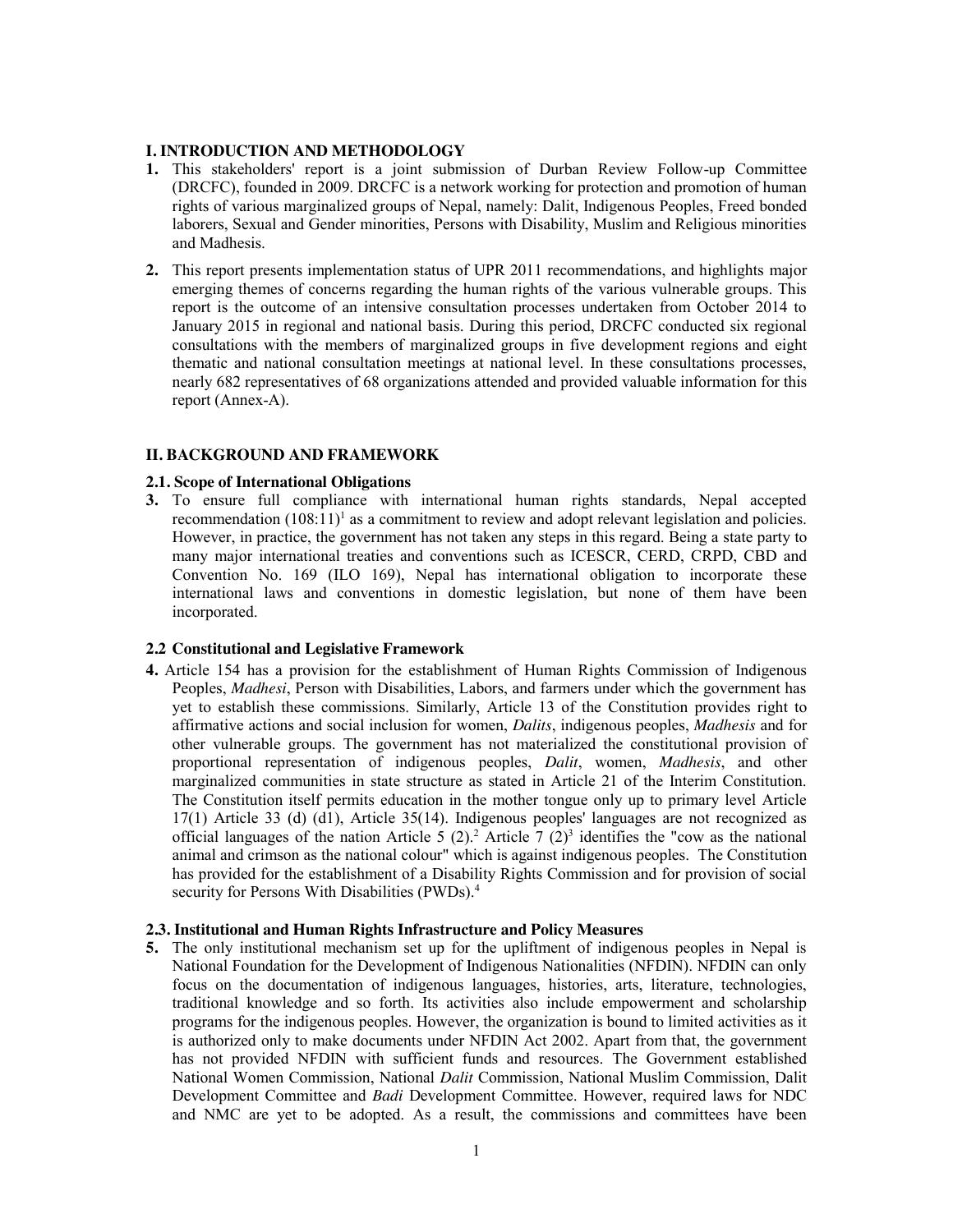ineffective. The government has set up Disabled Service National Coordination Committee (DSNC) to support the National Policy and Plan of Action on Disability (NPPAD) in 2006 and to assist policy formulation, implementation of and monitoring activities under the plan of action. However, the committee has been ineffective.

### **V. PROMOTION AND PROTECTION OF HUMAN RIGHTRS ON THE GROUND**

#### **5.1. Cooperation with treaty bodies and other UN mechanism**

**6.** The government often fails to implement the recommendations of UN treaty bodies, special procedures<sup>5</sup> and other UN mechanism.

### **Recommendations:**

- Fully comply with each recommendation made by the Special Rapporteur on the situation of the human rights and fundamental freedoms of indigenous peoples in full partnership with indigenous peoples.
- x Establish intuitional mechanism or Parliamentary Committee on Indigenous Peoples Human Rights to consider and follow up recommendations of UN mechanism.

**7. Implementation status of the first UPR 2011 recommendations:** In Universal Periodic Review session 2011, the government of Nepal accepted a range of recommendations (135). From among those recommendations, the assessment found that 50 recommendations, which are very general, have only been implemented partially, and 4 recommendations are fully implemented.6 Human Rights Commission's assessment report notes "the implementation parts of those recommendations turned out to be extremely weak due to the political instability in the country".7 This clearly indicates that the government has failed to implement its firm commitment pledged in the UPR 2011.

### **Recommendations:**

• Fully comply with all the recommendations made by the first UPR 2011.

#### **5.1. Equality and Non-discrimination**

#### **A. Indigenous Peoples**

**8.** Nepal accepted recommendations (106.1 and 106.2)<sup>8</sup> that ensure full participation of ethnic and caste groups in the constitution-making processes. It also accepted that the New Constitution incorporates and protects the basic human rights of indigenous peoples. However, it has just been rhetoric. Nepal is in the process of drafting new constitution through Constitution Assembly (CA) that comprises 601 members out of which 204 CA members are from indigenous communities. But being chosen by political parties, not by indigenous peoples' organizations, these CA members act in strict conformity with the manifestos of those parties rather than working for indigenous peoples' human rights. In the part of the government, it has also not taken any concrete steps despite its commitment and the agreement of 20 August 2007 according to which the government is obliged to incorporate indigenous peoples' demands in the new constitution. In addition, the state elites have been misinterpreting and distorting indigenous peoples' demands identity based federalism, self-governance, greater linguistic equality, proportional representation, and guaranteed access to common property/resources – as being secessionist and racist.

- x Initiate a consultative process with indigenous peoples to ensure that the new constitution explicitly incorporates the rights of indigenous peoples fully in compliance with the international standards to which Nepal is party.
- Implement the agreement made between indigenous peoples and the government.
- **9.** Indigenous peoples' collective and individual rights over lands and natural resources are not recognized in the national legislation. Development projects such as national parks, protected areas and hydro-projects have displaced indigenous peoples from their lands.<sup>9</sup> The current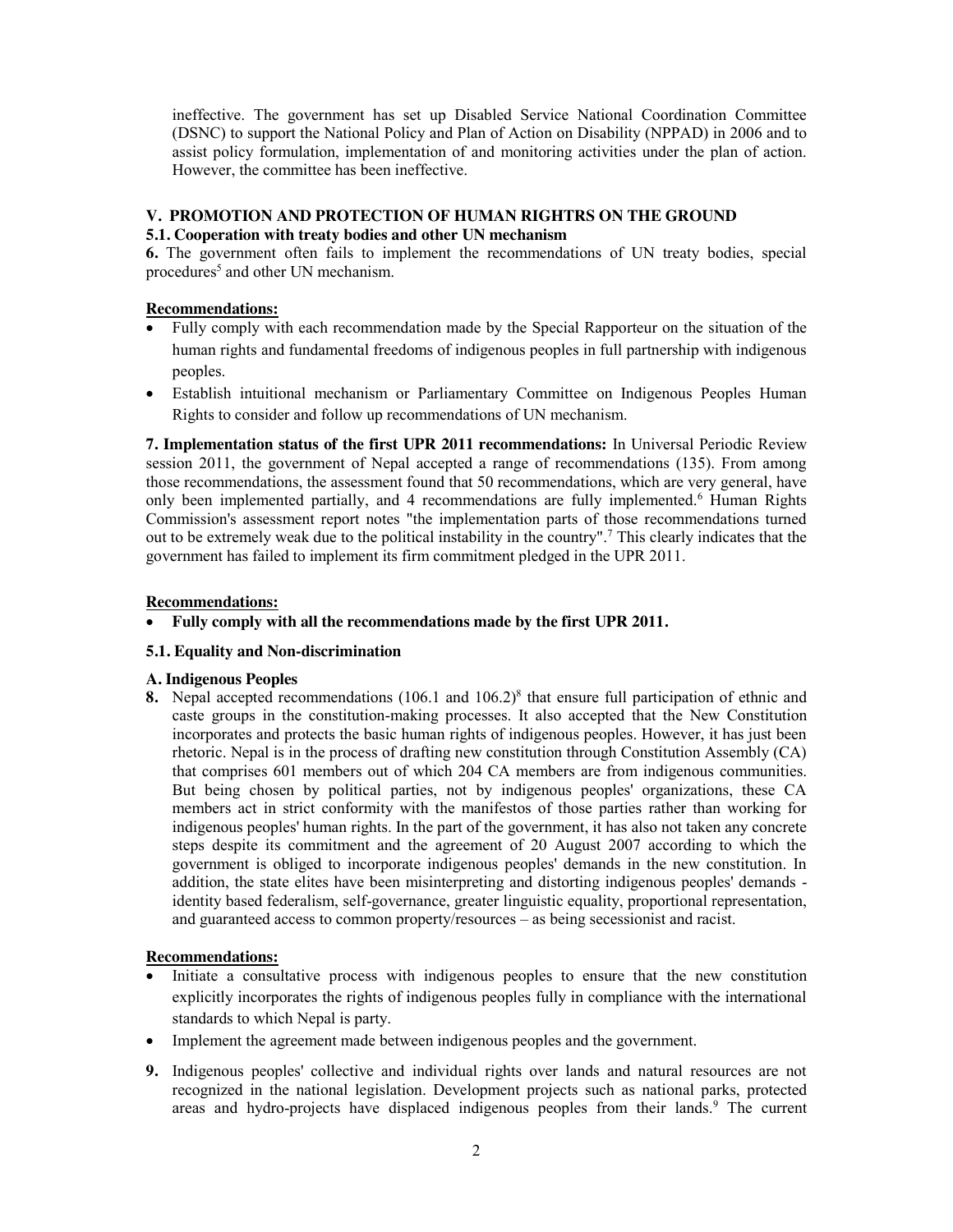strategy of the government on hydro-project gives private companies access to water resources in indigenous peoples' areas without their consent and adequate coordination of the indigenous peoples affected by the projects. The growing number of hydro-projects constitutes an imminent threat to indigenous peoples' culture, society, resources and environment.10 Laws such as Environment Protection Act 1997; Land Acquisition Act 1977; National Parks and Wildlife Conservation Act 1973 undermine the principle of Free, Prior and Informed Consent.

**10.** The CBD is the most important international legal instrument addressing issues of protected areas, the protection of traditional knowledge systems and genetic resources of indigenous communities and measures for their equitable utilization (articles 8j and 10c), but the convention has not been incorporated in domestic legislation.

## **Recommendations:**

- Ensure full and effective participation of indigenous peoples, including women and local communities, in full respect of their rights to Free Prior Informed Consent before and during the planning of any projects located in indigenous peoples' land, and hold genuine consultations with them before signing Project Development Agreement (PDAs).
- Incorporate CBD into domestic legislation. Develop mechanisms for promoting the full and effective participation of indigenous peoples and local communities with specific provisions for the full, active and effective participation of women in all activities related to policy-creation and implementation of the CBD.
- Adopt a Rights Based Approach to Development that would be a frame of reference to ensure the rights of indigenous peoples in the projects works.
- **11.** Despite Nepal's ratification of ESCR, ILO 169 and its support to UNDRIP, indigenous peoples continue to experience violation of their economic, social and cultural rights. The Constitution has declared *Nepali*, a language spoken by the dominant groups, as the official language. This provision discriminated Indigenous peoples to have access to justice, education, government services, information, and socio-economic opportunities available to them.<sup>11</sup> Similarly, though the government declared Nepal as a secular state, the government is promoting one religion-*Hinduism* as *National Culture*. The government promotes and protects Hindu festivals, rituals, and symbols at the expense of other religions. (e.g., cow as national animal). Indigenous peoples are being arrested for alleged cow slaughter in many districts.<sup>12</sup> This is a direct violation of human rights of indigenous peoples as many of them have customary practices that require consuming cow/bullock's meat.
- **12.** The government has recognized 59 indigenous groups, but there are various groups excluded from the official schedule. The government formed a High Level Task Force for this proposes in 2009, which has recommended the government to enlist eighty-one different indigenous communities in the official schedule.<sup>13</sup> The government has not implemented the recommendations till today.
- **13.** The joint submission acknowledges the government's initiatives to allocate local budget for indigenous peoples and other marginalized groups for their socio-economic development. However, those budgets are not being utilized for targeted communities.

- Recognize indigenous languages for use in state affairs alongside Nepali language.
- Provide schools with sufficient resources and funds to expedite multi-lingual teaching-learning environment.
- Review the Civil Code (Muluki Ain) in compliance with international human rights.
- Provide sufficient resources and funds to NFDIN so that indigenous peoples' culture can be better preserved and promoted in a better *in situ* rather than the current practice of *ex situ*.
- Formulate mandatory provisions to ensure that allocated budgets for indigenous peoples and other marginalized groups are used for the socio-economic development with their full participation.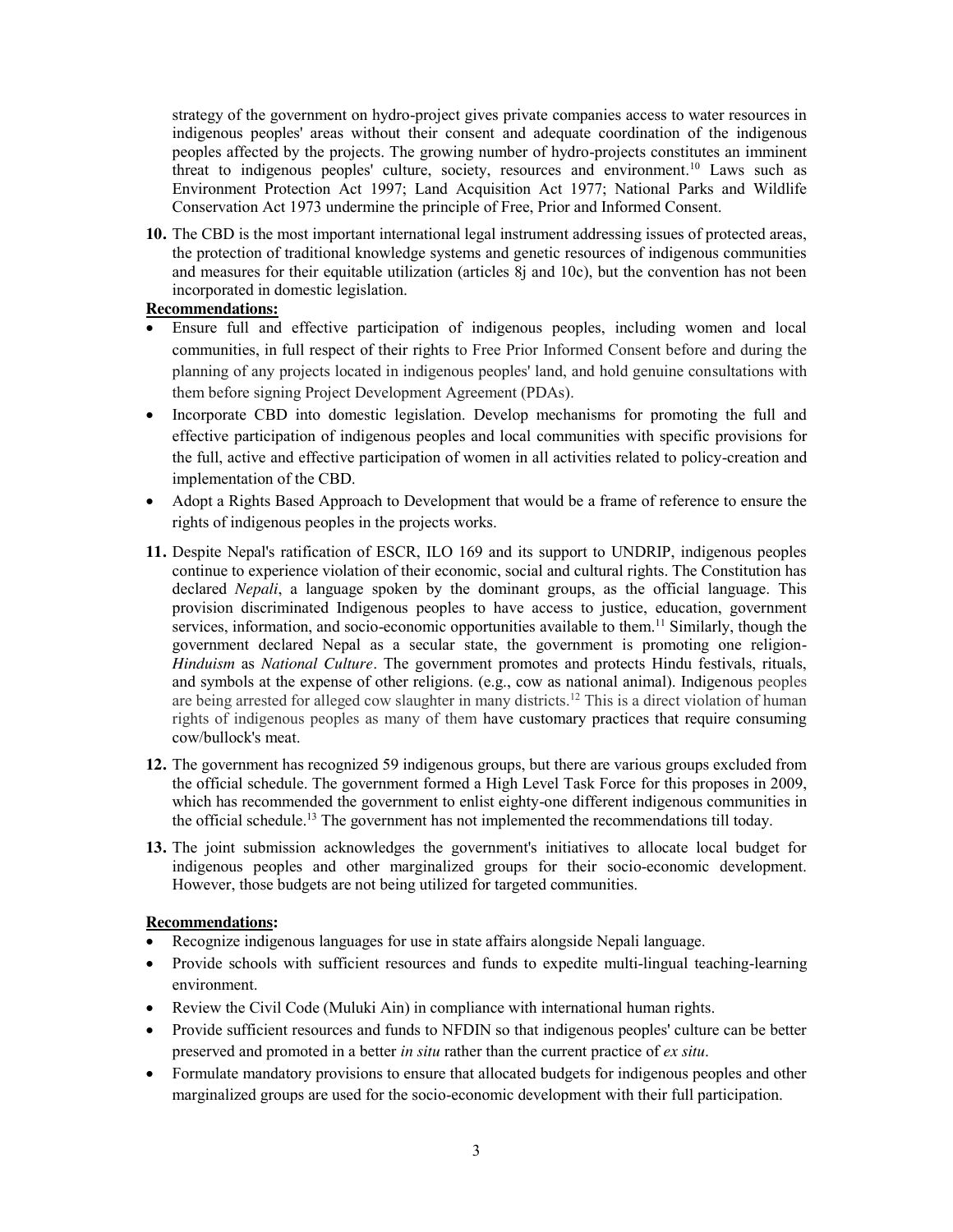- Fully ensure that the socio-economic and cultural rights of indigenous peoples are protected and promoted in culturally appropriate ways.
- Implement the recommendations of High Level Task Force and take concrete actions to ensure the recognition of all those indigenous groups, which are excluded from the official list with due regards to their self-identity.
- **14.** Nepal accepted the recommendation  $(107.28)^{14}$  to take effective measures to increase the participation of the indigenous peoples, minorities and vulnerable groups in the civil services and state polity. In this regards, the government implemented some social inclusion policies, <sup>15</sup> but the impact of these policies have remained ineffective. Study<sup>16</sup> indicates that after 1990s, the situation of inclusion in civil service has become further deteriorated. The government has proposed Inclusion Bill to amend the existing provisions of inclusion in the existing Acts<sup>17</sup> but the status of the bill is unknown.
- **15. Indigenous Women**: Non-recognition of indigenous women's identity and right is a critical problem affecting their life towards multiple layers of discrimination and vulnerability. However, the state fails to include them in national census data, in national plans and policy documents of the government. Based on their distinct identity, the problems, discrimination and structural exclusion they face in their daily lives varies from women of dominant caste groups like they have insufficient access to public and social services, justice, education and in decision making mechanism apart from having limited access to productive resources such as land, water, forests and other natural resources. Because of the practice of keeping Nepali women in a single category irrespective of their caste, ethnicity, religion, and language and social structure, most of times the vulnerable women like indigenous women remain left out while the women from the dominant caste enjoy the privileges.
- **16.** Trafficking women has become a widespread social reality in Nepal. The trends of this flesh trade show that indigenous girls are more vulnerable to trafficking. A study shows that 76 per cent of women trafficking survivors of the total 821 were from indigenous communities followed by *Dalits* women (12 %) and *Bahun* and *Chhetri* (12%) women<sup>18</sup>. Deeply rooted exploitation, discrimination, poverty and structural inequality are responsible for this vulnerability.19

## **Recommendations:**

- Ensure the proportional representation of indigenous women at decision-making levels and state polity by recognizing their identity as "Indigenous Women".
- Collect disaggregated data on indigenous women that will reveal the situation of their well-being, forms and degree of discrimination together with the extent of exclusion/inclusion, and formulate policies and plans accordingly.
- Adopt legislation to strengthen existing laws to deal with domestic violence and women trafficking, and take measures to rehabilitate the trafficking survivors.
- Prioritize and mention indigenous women separately to providing them with special measures in addressing their vulnerability in fundamental rights of the constitution.

## **B. Dalits**

**17.** *Dalits* community are politically, socially, economically, religiously, culturally, and historically oppressed, excluded and are treated as untouchables. Census 2011 reported 13.21 percent *Dalits* of the total population. *Dalits* are scattered throughout the country with further classification into 26 castes, faiths, culture, and language groups internally.20 Despite national and international provisions legislating against caste-based discrimination and Caste-based Discrimination and Untouchability (offence and punishment) Act, 2011[CBD&U (O&P) Act], they are facing many forms of discrimination. *Dalits* have become victims of discriminatory laws; study shows that there are still 37 discriminatory provisions existing in several laws related to the *Dalits.*<sup>21</sup> Therefore, enactment and implementation of existing anti-discriminatory laws and measures,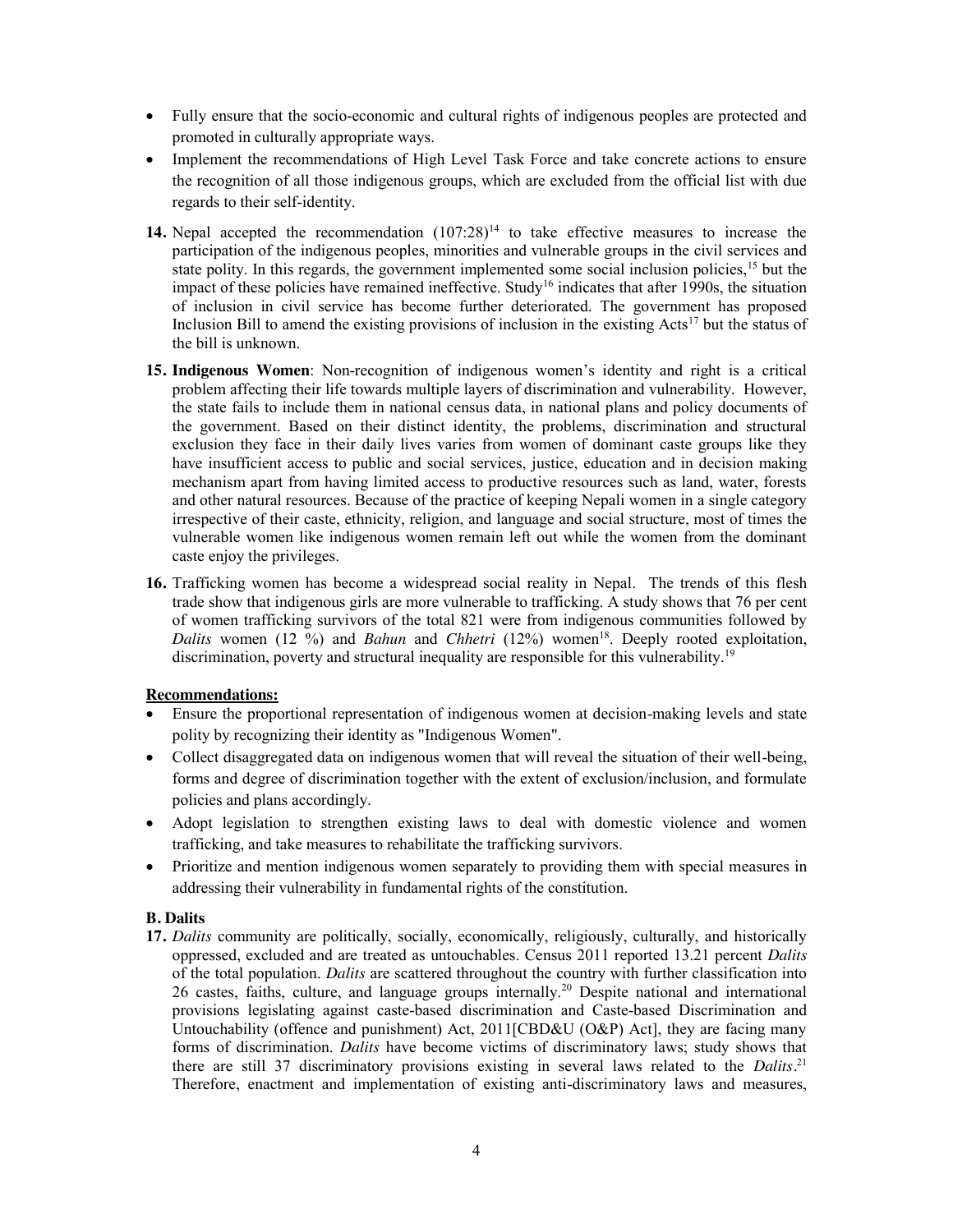dismissal of existing discriminatory provisions,<sup>22</sup> and eliminate of caste-based discrimination and untouchability are the prime concerns of *Dalits*.

## **Recommendations:**

- Adopt the relevant policies, strategies, plans and programs and allocate adequate budget to eliminate caste-based discrimination and untouchability within specific time frame
- x Ensure secure and equal rights to lands and other natural resources for all *Dalits*
- Ensure effective implementation of existing laws. $^{23}$
- Formulate and enact the rule/regulations of CBD&U (O&P) Act for effective implementation of this law.24
- Review and amend all discriminatory laws, regulations, rules, directives, policies and programs that are against the human rights and dignified life of *Dalits*.
- Adopt necessary policy, directives and schemes to control all forms of discrimination and atrocities based on caste and community, including *Dalit* sexual exploiting, trafficking and prostitution of *Dalit* women as well as *Badi* women.25
- Recognize NDC as a statutory body in the constitution in compliance with Paris Principles by adopting necessary laws and Acts to monitor the case of human rights violation of *Dalits*. 26
- Allocate adequate funds and human resources to NDC.<sup>27</sup>
- Ensure that the rights of inter-caste married couples are protected and any forms of discrimination, atrocities, exiles, violation against them are eliminated.
- $\bullet$  Encourage inter-caste marriage by extending the existing provisions and awards.<sup>28</sup>
- x Ensure that equal and adequate budget is allocated to *Dalits* and make sure that all *Dalits* are benefited equally.
- x Implement 10-point agreement with United *Dalits* Struggle Committee, *Badi* Struggle Committee and *Haliya* Struggle Committee.
- Ensure patent rights of *Dalits* to their traditional caste-based occupation, knowledge skills, and arts through the provision of prerogative rights
- Ensure the rights of *Dalits* (11 points) drafted by Constitution Drafting Committee of first CA are incorporated in the New Constitution.
- Formulate relevant Act compatible with the article 21 of the constitution to ensure proportional representation of *Dalits* in all implementing structures, agencies and sectors of the State.<sup>29</sup>
- Ensure proportional representation of *Dalits* in all law enforcement agencies including police force, government attorney and courts.30
- x Ensure that all law enforcement agencies are empowered, trained and informed about *Dalit* concerned laws including CBD&U (O&P) Act.<sup>31</sup>
- Adopt appropriate laws and extend the existing affirmative actions to ensure the participation of *Dalits* in all state structure, sectors and agencies including community based institutions and private sectors.
- x Ensure institutional inclusion of *Dalits* by establishing Dalit Development Authority and Ministry for *Dalit* empowerment.
- **18.** Madhesi *Dalits* are more excluded, marginalized, landless,<sup>32</sup> and discriminated within the Dalit and Madhesi community. They are deprived of getting citizenship card.

## **Recommendations:**

x Ensure citizenship rights and rights to lands to Madhesi *Dalits* addressing the problems of landlessness and statelessness.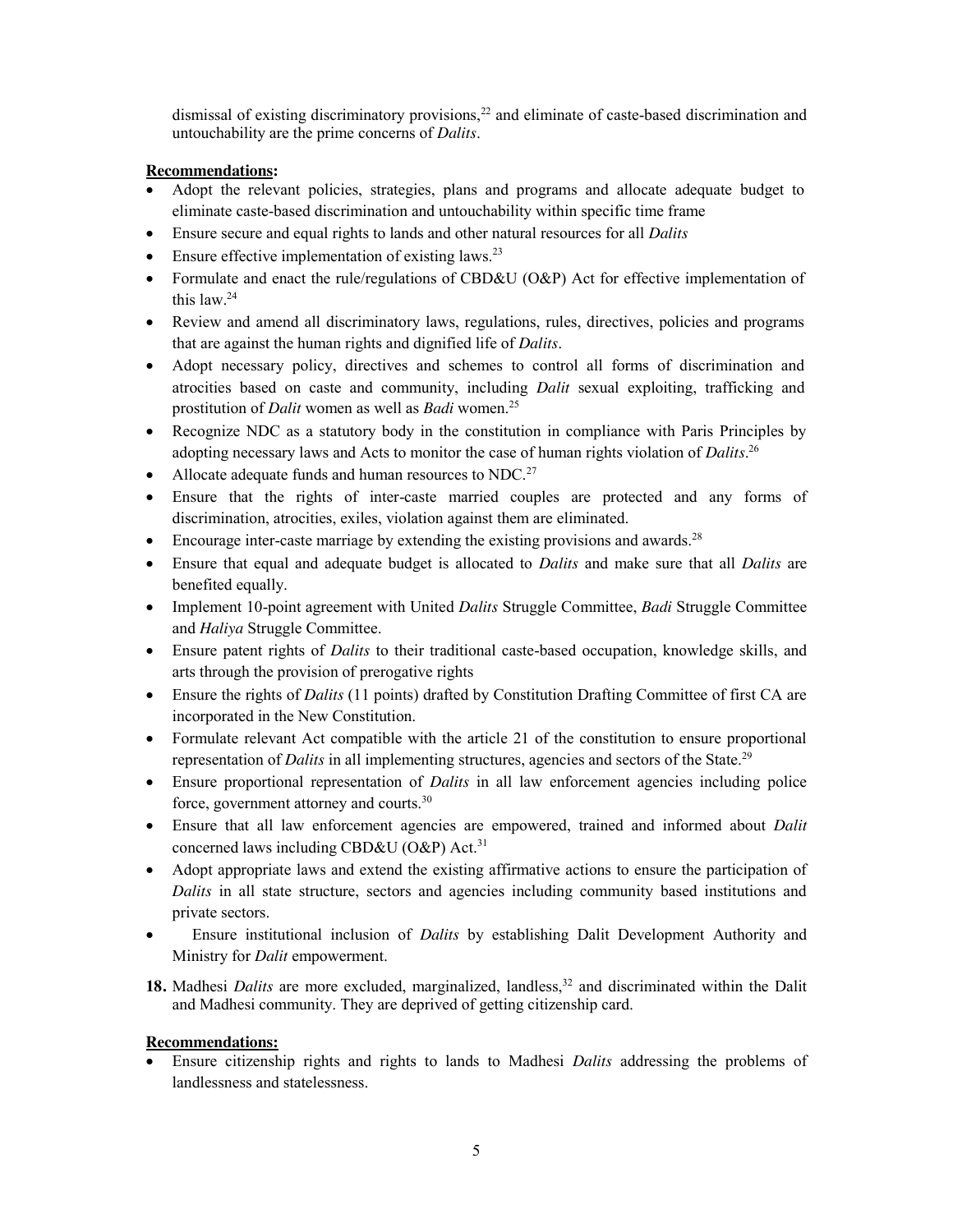- Adopt relevant laws to ensure the proportional representation of Madhesi *Dalits* within the Dalit and Madhesi community.
- Eliminate discrimination against Madhesi *Dalits* based on caste, descent, region, language and culture.
- Ensure proportional distribution of socio-economic opportunities, resources and services among the hill *Dalits*, Madhesi *Dalits* and Dalit women with respective to their population sizes.
- Exercise the existing laws to ensure the access to justice<sup>33</sup> of *Dalit*  $\blacksquare$
- **19.** Dalit women are facing three-fold discrimination based on class, caste and gender. Moreover, Madhesi Dalit women are facing four-fold discrimination including regional dimension, and *Badi* woman facing sexual exploitation for centuries as tradition.

### **Recommendations:**

- Formulate relevant policies, laws, strategies and programs to eliminate discrimination based on class, caste, gender and region.
- Stop sexual exploitation of *Badi* women, and implement the agreements made by the government with *Badi* struggle committee.
- x Ensure proportional representation of Dalit women within *Dalits* and within women.
- **20.** Dalit youth and children are discriminated as untouchabiles in schools, temples and other public and private places. They have least access to education, health and nutritious food. Child labor, trafficking and sexual violations are other serious regarding Dalit children.

#### **Recommendations:**

- Ensure that *Dalit* children are not discriminated in school and public/private spaces, and ensure that perpetrators involved in such acts should be penalized.
- Take measures to ensure that Dalit children's rights to education, adequate food, and health services.
- x Ensure free education for all *Dalits* children, increase the quota of scholarships for higher education, and adopt legislative measures that make private schools provide Dalit students at least 10 percent scholarship.34

## C. Muslim and Religious minorities groups<sup>35</sup>

**21.** The census report (2011) recorded 10 religious groups, among them Hindu is in majority (81.3%) followed by Buddhist, Islam, Kirat, Christian, Bon, Jain, Bahai and Sikh. Despite constitutional provision of secularism, all the religious minority groups are discriminated on the ground of religion. Muslim community and other religious minorities groups continue to suffer from various form of discrimination with regard to participation, and economic, social and cultural rights.<sup>36</sup>

- Eliminate that all forms of discrimination against all religious minorities are eliminated by implementing secularism adopting appropriate laws.
- Ensure that all religious groups have equal access over resources to preserve and protect their cultural heritage, sacred sites and to build sacred infrastructures.
- Recognize Muslim as a "community" rather than religious minority, and ensure proportional representation of Muslim community in state polity, civil services and other agencies and sector of the State.
- x Recognize *Madrasa* as formal education system and establish *Madrasa* educational board as committed by the government.
- **•** Ensure that Muslim children have access to education in culturally appropriate way.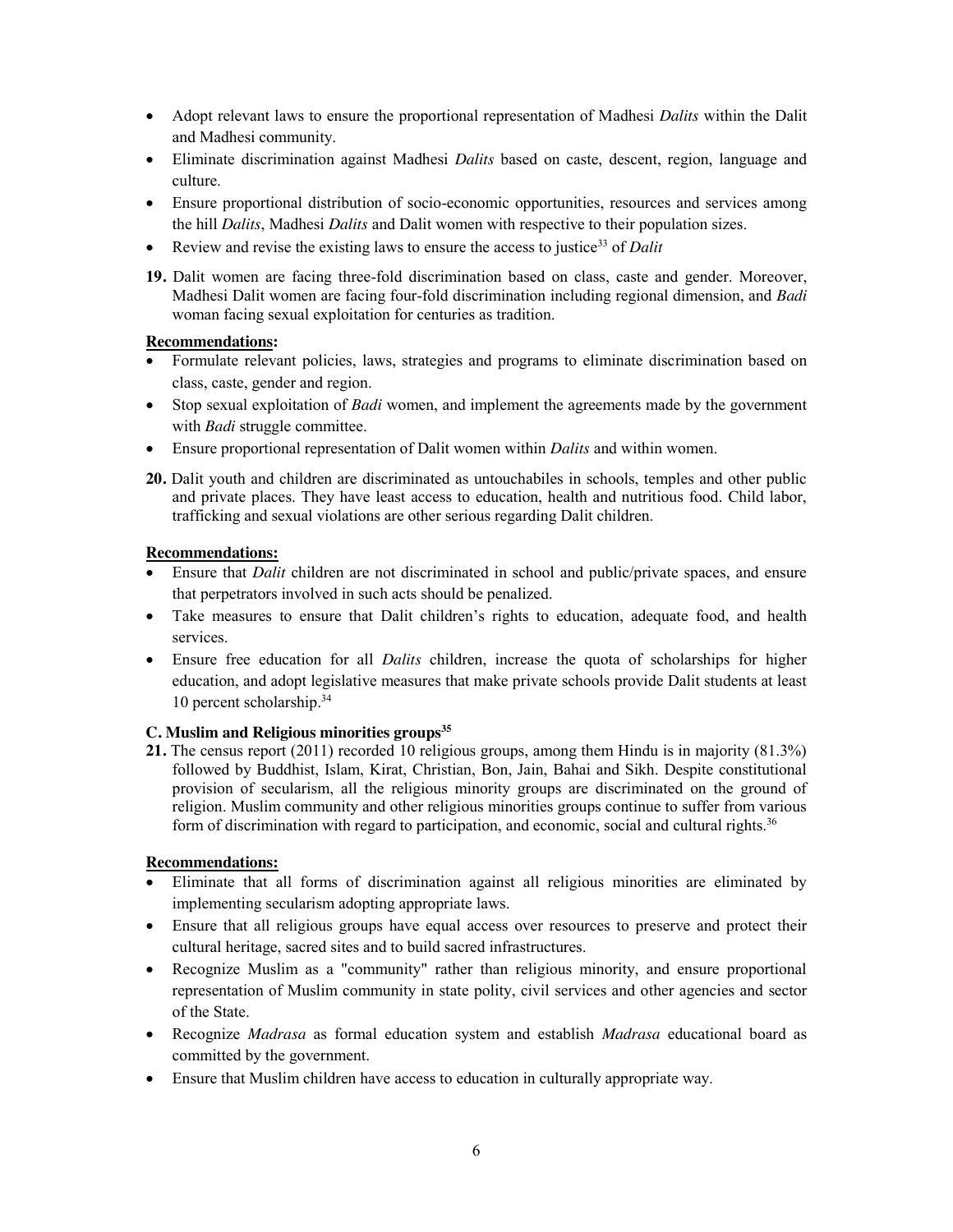- Strengthen National Muslim Commission as statutory body by adopting relevant laws to monitor the implementation of programs to protect and promote the full enjoyment of their human rights in particular ESCR.
- Recognize Urdu language/script as a national language.
- **22.** The government has neither legally recognized the marriage and divorce laws of Muslims which take place in accordance with the *Islamic* religion, nor other social traditions and customs stated in Muslim family law. In addition, Muslim people have less access to health, justice and education because of language barrier. Moreover, Muslim women suffer from multiple forms of discrimination -as women, and Muslim women within the Muslim community.

### **Recommendations:**

- x Recognize and respect the distinct customs, culture, language and way of life of the Muslim community particularly based on their family law.
- Ensure proportional representation of Muslim women within the Muslims and within women as well.
- Ensure that Muslim women have a separate education system under the Muslim educational system.
- Provide adequate scholarship for Muslim children.

### **D. Peoples with Disabilities**

- **23.** The government has ratified the Convention of Persons with Disabilities (CRPD) in 2010. However, the government has not incorporated CRPD into domestic legislation. The government often fails to ensure that persons with disabilities enjoy their rights on equal basis with other members of the society. The government accepted the recommendations (108.13 and 108.14)<sup>37</sup> to ensure non-discrimination such as social, economic and environmental barrier both in private and public spheres. Absence of disabled friendly environment at both private and public spheres such as infrastructures, buildings, roads, transportation facilities and lack of access to information and other service facilities are the major barriers that hinder their day-to-day lives. The government services provided to disabled peoples so far have not been based on the principle of human rights, but merely on the ground of medical and charity approach.
- **24.** Disabled people's families give less priority for their social and cultural development. As a result, they have least access to education, justice, employment, rehabilitation programs, food and health. Their rights to choose their partner and to get married, to get parental property, and to hold child are often violated by their families. They have been victims of domestic violence, abuse and negligence. Among the disabled people, women with disabilities from remote regions, from low caste groups like *Dalits* and from indigenous peoples are more vulnerable to face sexual abuse and violence than others.
- **25.** Government's categorization does not take into account of diversity of persons with disabilities based on their social origin. The government including the relevant stakeholders and Disabled People led Organizations (DPOs) need to realize that persons with disabilities and the discrimination in many aspects of their lives are further compounded by their situation in terms of caste, gender, ethnicity, religion and geographic region. An individual's social identity and class indeed play an important role on how one faces discrimination, violation, abuse and denial of basic rights. Indigenous persons with disabilities suffer more discrimination in the enjoyment of social and cultural rights, access to justice, including institutional and structural discrimination in comparison to disabled people from dominant groups. Similarly, *Dalit* persons with disabilities suffer from caste-based discrimination and untouchability apart from being discriminated as disabled. Likewise, women with intellectual and mental disabilities and those women having severe disabilities are compelled to forced sterilization from their own parents.<sup>38</sup> Therefore, persons with disabilities from indigenous communities, Dalits and vulnerable groups are subject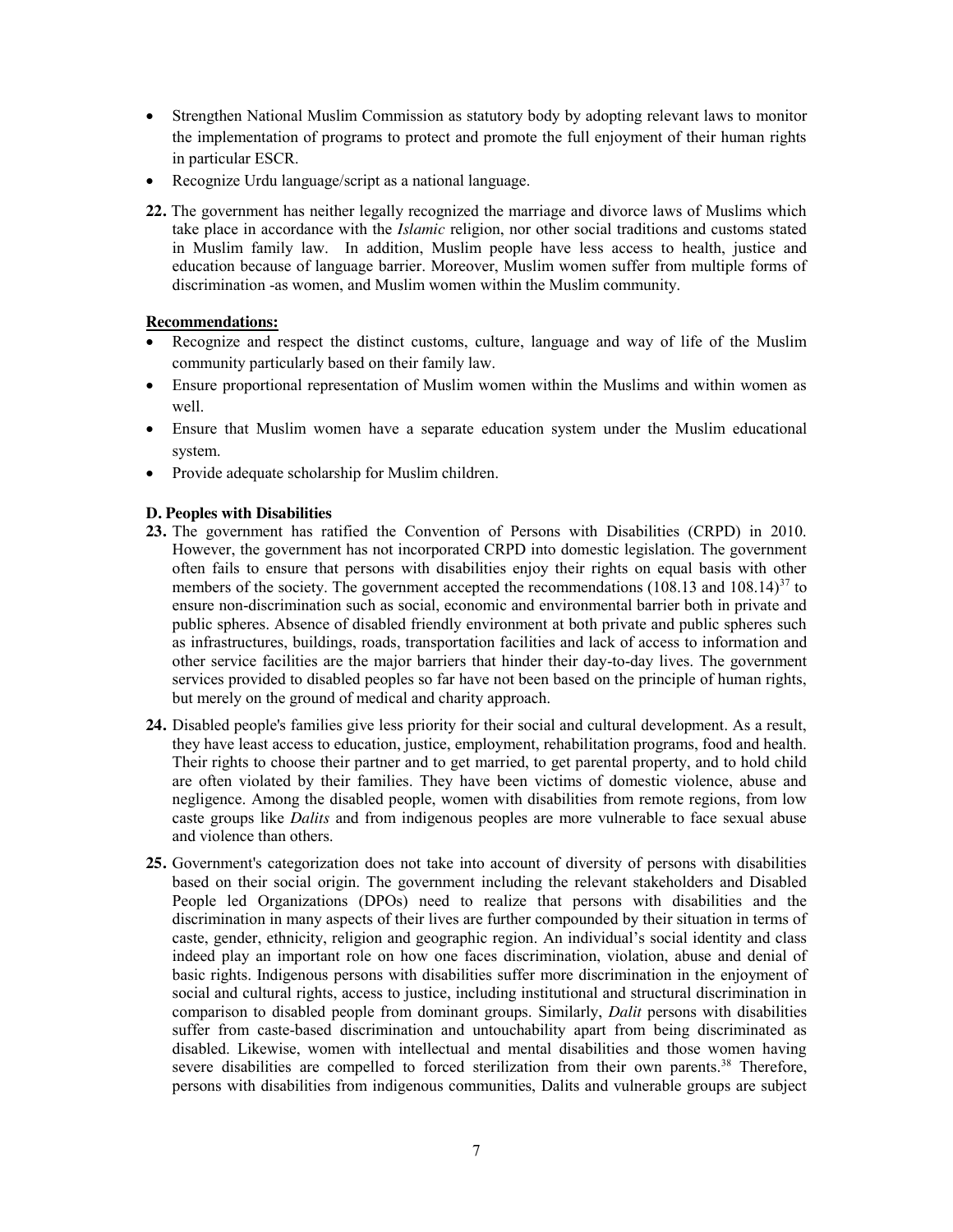to further underrepresentation and discrimination than others in receiving services and opportunities and in institutional framework. 39

### **Recommendations:**

- Ensure the accessibility of government and public buildings and infrastructures like roads, transportation, and make affirmative environment policies to render services like access to information and the other facilities in light of the CRPD
- Establish a sign language institution, develop, and make available sign language interpretation services whenever needed.
- Revise laws and other legislations to ensure non-discrimination against persons with disabilities in employment, health services and transportations in line of CRPD.
- Collect statistical data on people with disabilities and classify them into various categories, not just on the basis of the severity of disabilities, but also on the basis their social origin.
- Prioritize the issues of disabled women, disabled Dalits, indigenous persons with disabilities, disabled people from religious minorities and regions in efforts to protect and promote the human rights of disability.
- Implement initiatives to reduce the high incidence of domestic and sexual violence against women with disabilities and its diverse segments.
- Ensure the participation and representation of persons with disabilities in state polity, public sectors, and civil services respecting their identity and dignity.
- Enact and implement laws guaranteeing basic social security arrangements for persons with disabilities on the basis of types and social origin of disability.

## **E. Sexual and Gender Minorities**

- **26.** The government accepted the recommendation  $(106.23)^{40}$  to take steps to ensure nondiscrimination on the ground of sexual orientation and gender identity. However, the recommendation is yet to be transformed into action. Despite such constitutional provisions of non-discrimination, sexual and gender minorities continues to suffer human rights violations such as sexual harassment, physical and psychological violence, sexual assaults, exclusion from community and from even the families. They also experience arbitrary arrests, illegal detention, beatings and rape. Government's policy documents and plans do not fully include the issues of the sexual and gender minorities. The government has tabled civil and criminal code bills in the Legislative of Parliament, which contain many provisions that are against LGBTI people's rights. $41$
- **27.** The Government has formed Same Sex Marriage Committee. The committee's report has covered various concerns of LGBTI people. The government has started to provide Citizenship Card based on sexual and gender identity to LGBTI people. However, the government authorities have refused to change issued Citizenship Cards, which do not mention their identity. This provision has yet to be implemented in the case of issuance of passport as well. LGBTI people are deprived of getting passport based on their identity. As the names and sexes stated in the passport of LGBTI people, particularly transsexuals, do not match with their identities, they experience harassment and difficulties most often while traveling abroad. Likewise, they face various forms of discriminations and harassments in the custody due to unfriendly provision of the security system.

- x Acknowledge and recognize the existence of sexual and gender minorities in the preamble of the New Constitution.
- Review and adopt relevant laws to allow same-sex marriage, and make LGBTI eligible to adopt a child.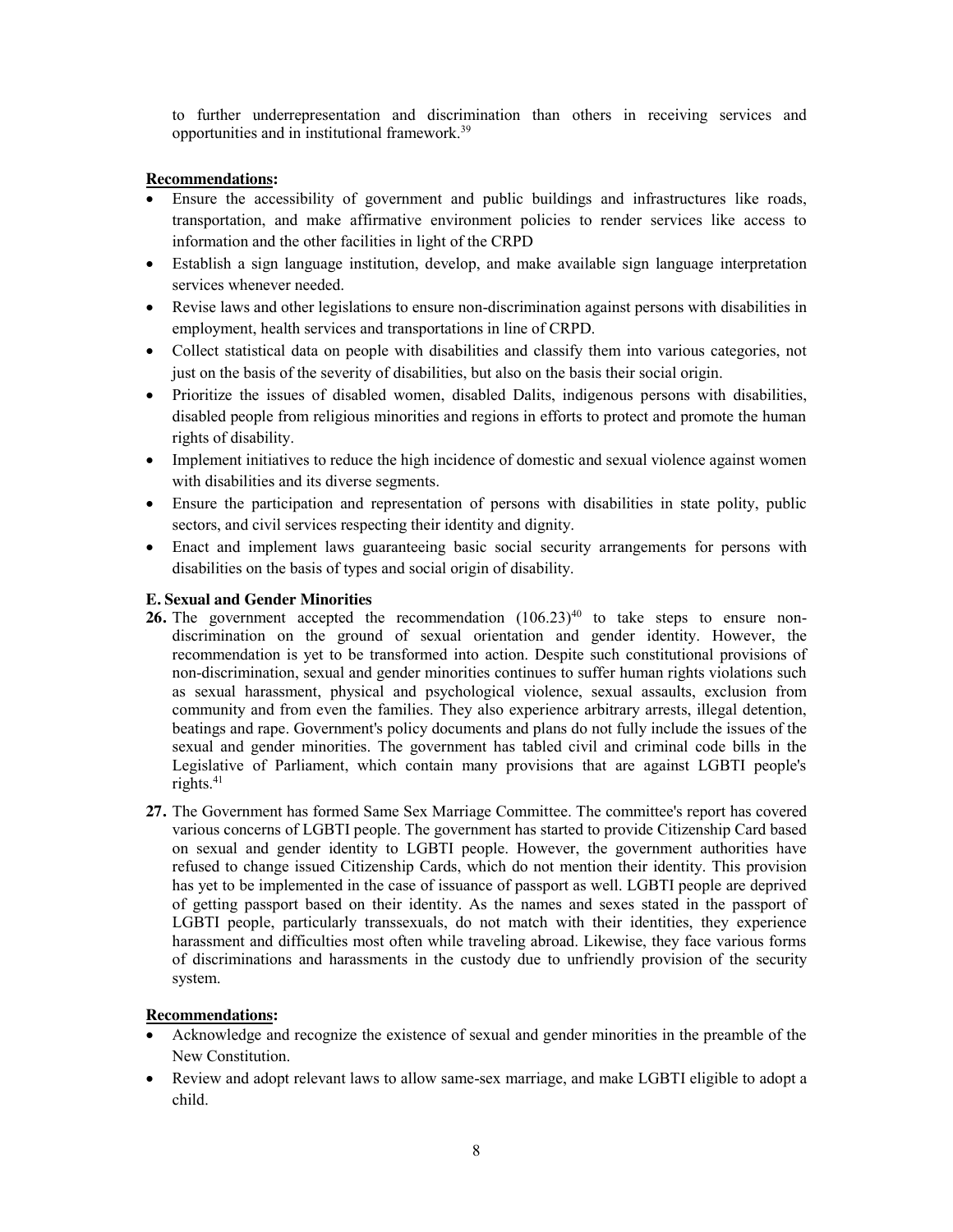- Recognize sex and gender identity in all official documents.
- Implement the recommendations of Same Sex Marriage Committee's Report
- Revise civil and criminal code bills before its adoption to amend the discriminatory provisions against LGBTI people's rights
- All kinds of discriminations against LGBTI must be addressed and perpetrators involved in such acts should be penalized.
- Incorporate the issues related to sexual and gender minority community into the policy and strategic plans.
- Allow LGBTI's organizations to register without any legal impediments.
- Establish an independent commission to protect and promote the full enjoyment of the economic, social and cultural rights of sexual and gender minority.

## **5.6. Madhesi**

**28.** Madhes and Madhesi identity emerged after the Madhes movement in 2007. Although, Terai-Madhes occupies most of the plain and agricultural lands and highly populated zone of Nepal, the Madhesi people are discriminated on the ground of color, region, language and socio-cultural identity since long time. They reflect multi-ethnic, multi-caste, multi-lingual and multi-cultural. The government has made several agreements with Madhes based political parties and various armed groups.42

## **Recommendations:**

- Establish Madhesi Commission, and ensure that the Commission will ensure the representation of Madhesi women, Madhesi *Dalits*, and other Backward Communities (OBC)<sup>43</sup>
- Ensure proportional representation of Madhesi in state polity, civil services, and agencies and establish a National Inclusion Commission for monitoring and effective implementation of the  $laws.44$
- Ensure equal and proportional distribution of budget, socio-economic opportunities and other resources among Madhesi women, *Dalits*, indigenous peoples, OBCs and Madhesi caste groups.
- Ensure all kinds of prejudice, discrimination, exclusion based on region, language and color are eliminated.
- Take measures and immediate action to prevent the warrantless arrests, torture, extrajudicial killings and other misconduct against Madhesi people.<sup>45</sup>
- Ensure that the budget is allocated and distributed on the basis of population density of Madhes
- Ensure that Madhesi people have easy access to citizenship.
- **29.** Madhesi women have faced multiple forms of discrimination and exclusion as being women and also being Madhesi women. Due to the dowry system, they have faced domestic violence, unwanted divorce, gender based abortion, and even murder. Moreover, sexual violence against Madhesi women and girls especially from Dalit and OBC caste groups is pervasive.

### **Recommendations:**

- Revise and amend Domestic Violence Act and Social Behavior Reform Act in order to address dowry system, which has remained as a brute face of gender inequality and violation in Madhes.
- Ensure proportional representation of Madhesi women in state polity, civil services and other sectors.

#### **F. Freed Bonded Labor (** *Kamaiyas and Haliyas)* **and** *Haruwas/Charuwas*

**30.** A study submitted to the UN Economic and Social Council has identified three types of bonded labor systems persistent in Nepal: the *Kamaiya* and *Haruwa* in the Terai and the *Haliya* system in the hills.46 *Kamaiyas* laborers are largely from Tharu community, an indigenous group of Terai. Since 1950s, malaria eradication program and high way construction encouraged a large-scale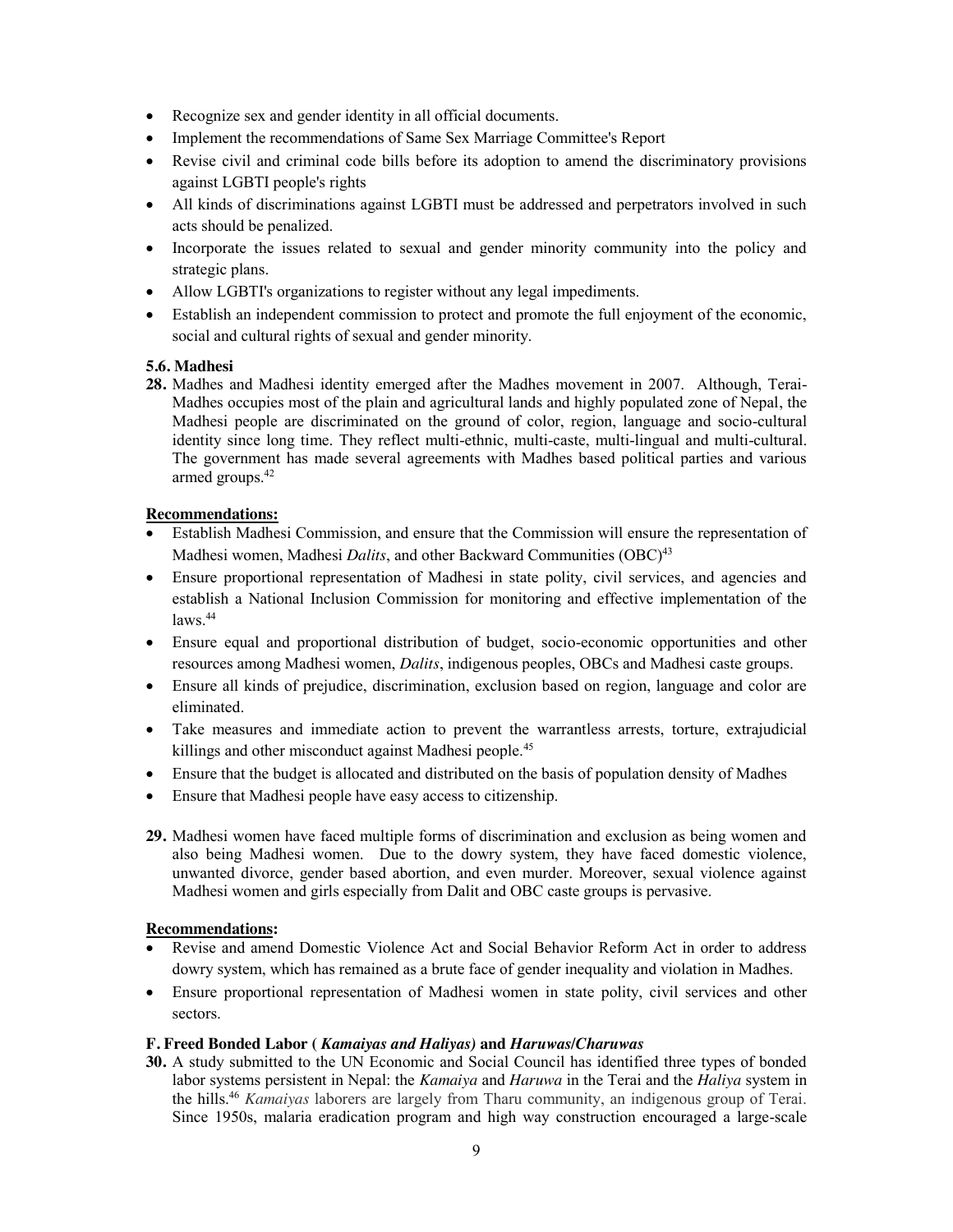migration of people from the hills to the lowlands. The immediate consequence of this was that Tharus not only lost their lands, but also lost their status and autonomy to high-caste Hindu settlers. Much of the land formerly controlled by Tharus passed into the hands of immigrants. Many of these immigrants used their education and their caste and kinship affiliations with local government functionaries to appropriate Tharu land, $47$  and eventually Tharus were forced to become bonded laborers to the hill immigrants. In addition, following the loss of forest and pastureland, mass migration and poverty, Tharus became unable to continue their traditional life to perform their customary rituals.<sup>48</sup>

**31.** By introducing two Acts<sup>49</sup> in 2000 and 2002, the government has abolished bonded labor in Nepal. Despite the legal prohibition on bonded labor, these practices persist in different places of Nepal. The government has failed to implement The *Kamaiya* Labor (Prohibition) Act 2002. During the consultation processes, representatives of freed *Kamaiya* and *Kamlari* reported that some of their friends are still working as *Kamaiya<sup>50</sup>*. While the liberation of *Kamaiya* came with the government's public commitment to provide necessary assistance for the rehabilitation of the freed *Kamaiya*, this has hardly materialized even today. Measures of Rehabilitation like the provisions of house construction allowance of NPR 10, 000, 75 cubic fits of timber for the construction of houses, land allocation and other support measures are have just partially been implemented. In contrast to government's commitment to provide free higher education to freed *Kamaiya* and *Kamlaris* the schools are imposing fees under various tittles.

### **Recommendations**:

- x Provide housing, employment and income-generating activities to freed *Kamaiyas* as per the agreement, and ensure that they are able to access resources to re-establish Their lives and livelihoods
- x Ensure that freed *Kamaiyas* enjoy their rights to housing, nutrition, education, health and employment.
- x Fully implement the *Kamaiyas* (Prohibition) Act 2002 and Rehabilitation Plan
- x Allocate enough quality land so that freed *Kamaiya's* livelihoods would be secured, and extend further financial support to livelihood development and poverty reduction.
- x Recognize the identity of freed *Kamaiyas* and also set up reservation system for them to ensure their proportional representation, where appropriate, at social, cultural, political and economic spheres
- **32.** Most of the *Haliayas* are *Dalits* who worked as bonded labors to landlords for generations in Far-Western region of Nepal. *Haliyas* continue to suffer from extreme human rights violations. They are socially, culturally and economically exploited and discriminated by their landlords for centuries. Similarly, *Haruwa/Charuwa* system is another form of bonded labors based on indebtedness and sharecropping. Working in the field of the landlords, a *Haruwa* laborer receives a share of the harvest which is not enough to run his family. By tradition, other family members of a *Haruwa* must also work for the same landlord at very low daily wages.

- Establish a High Level Commission to protect and promote the rights of freed bonded laborers.
- Implement 10 point agreement signed between the government and Haliya Struggle Committee.
- x Revise the Rehabilitation Plan in full and effective participation of freed *Haliyas, Haruwa/Charuwa*.
- x Formulate quotas or reservation systems by recognizing the identity of freed *Haliyas* and *Haruwa/Charuwa* to ensure proportional representation, where appropriate, at social, cultural, political and economic spheres
- x Establish a High-Level freed *Haliya* Commission to monitor the implementation of rehabilitation programs, and to protect and promote the full enjoyment without discrimination of the economic, social and cultural rights of freed *Haliyas.*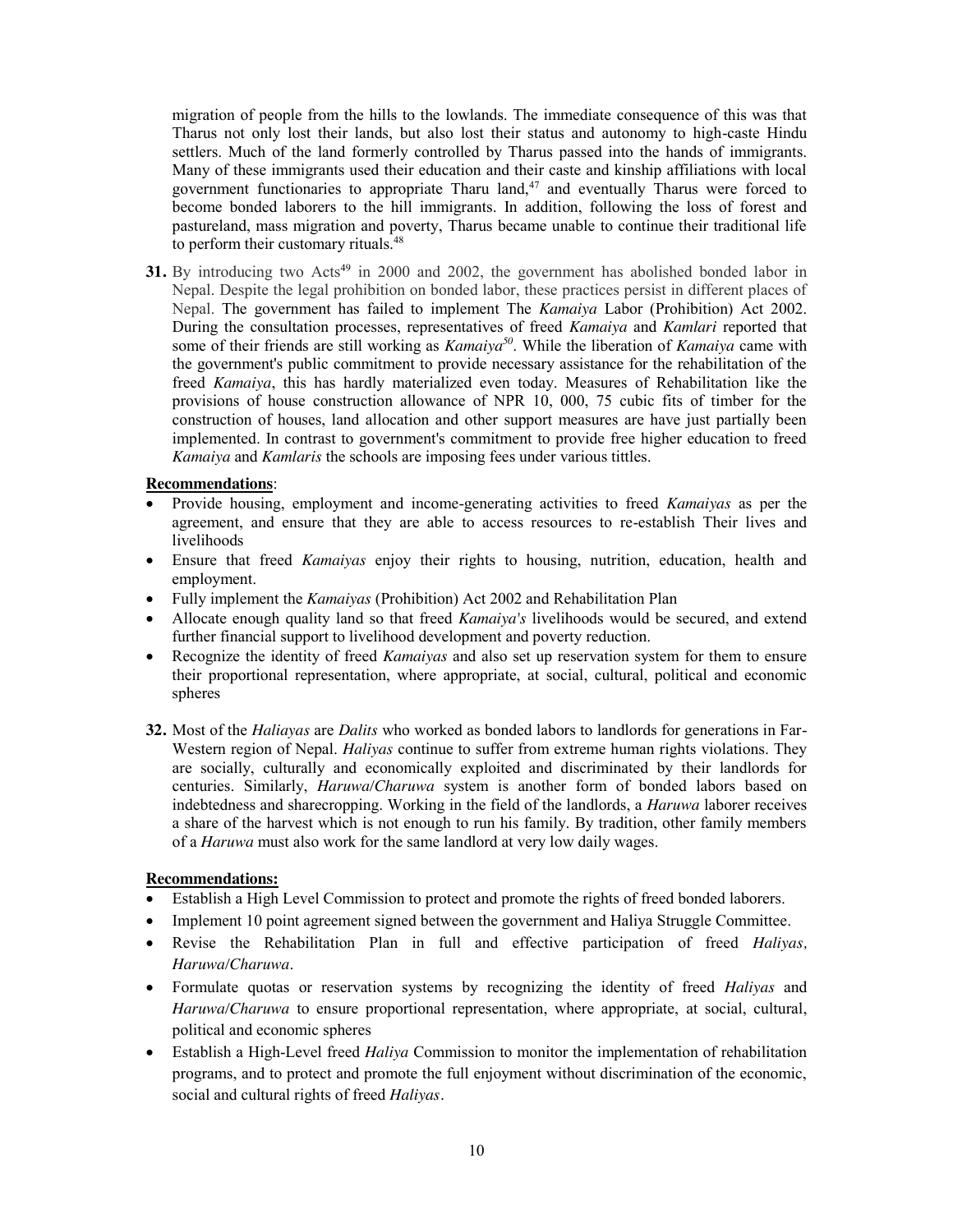**33. Right to Food:** Forty-three districts lack sufficient food supplies.<sup>51</sup> Among them, 23 are consistently suffering from food shortages. The marginalized communities including women, Dalits, children52, indigenous peoples, people with disabilities, *Haruwa*, *Charuwa*, *Balighare* and freed *Kamaiyas* and freed *Haliyas* are more vulnerable due to the shortage of food. Food sovereignty is protected under Interim Constitution of Nepal,<sup>53</sup> and the SC has held the state responsible of ensuring people's easy access to food.<sup>54</sup> About the food sovereignty, its Accessibility, Adequacy, Availability and Quality is of big concern. Women are deprived of nutritious food, even during pregnancy and after childbirth.

- Ensure that the new constitution incorporates right to food as fundamental rights.
- Formulate laws, policies and regulations on the right to food security giving priority to those belonging to marginalized and vulnerable groups such as women, *Dalits*, children<sup>55</sup>, indigenous peoples, Muslim, disabled people, *Haruwa*, *Charuwa*, *Balighare*, freed *Kamaiyas*, freed *Haliyas* and HIV/AIDs infected.
- Ensure right to food and health insurance<sup>56</sup> of women, *Dalits*, children,<sup>57</sup> indigenous peoples, Muslim, People with Disabilities, *Haruwa*, *Charuwa*, *Balighare*, freed *Kamaiyas*, freed *Haliyas* and HIV/AIDs infected.
- Adopt and implement social security schemes that provide equal opportunity for Dalit youths in national employment.58
- Ensure equal distribution of international employment provided by neighboring countries of Nepal.
- Take steps to reduce inappropriate management of food storage system.
- Ensure just, fair and reasonable public food distribution, and control illegal food shortage practices.
- Formulate land use Act for residential and industrial areas, cultivated land and use of pesticides.
- Ensure the rights of affected and displaced people from mega projects like irrigation, national parks, conservation areas and hydro-projects.
- x Preserve traditional occupations of different castes and ethnic groups like *Dalits Chidimar* and others, which have sustained their livelihoods.
- Develop and implement development framework for food security, food right and food sovereignty to the marginalized communities.
- Ensure uninterrupted access to cultivable land to the farmers and land for the shelter for all through appropriate laws and bylaws.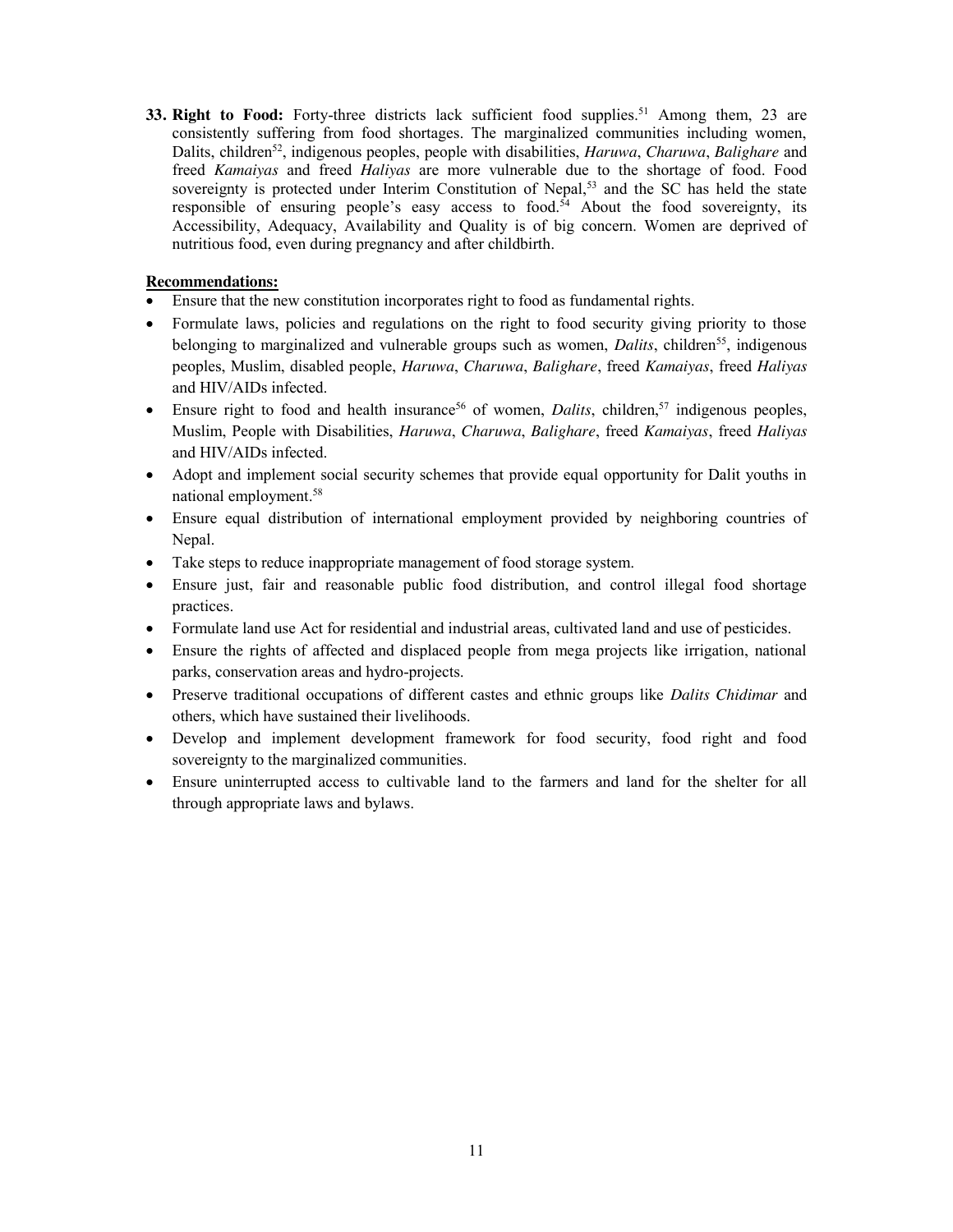- $\overline{a}$ <sup>1</sup> Recommendation made by UPR 2011: 108.11 Review and adopt relevant legislation and policies, including bills related to caste-based discrimination, the Women's Commission, the Dalit Commission, the rights of indigenous peoples and the rights of the child, to ensure full compliance with international human rights standards (Norway).
- 2 The Article 5 (2) of the Interim Constitution stipulates "The Nepali language in the Devanagari script shall be the language of official business"
- 3 The Article 7 (2) of the Interim Constitution stipulates "…Crimson is the national colour, the Cow is the national animal.."
- 4 Article 18 (2) of the Interim Constitution of Nepal 2007
- 5 James Anaya, the Special Rapporteur on the situation of human rights and fundamental freedom of indigenous peoples, Report on the Situation of Indigenous Peoples of Nepal, Human Rights Council Twelfth Session Agenda Item 3, A/HRC/12/34/.
- 6 Nepal Mid-Term Implementation Assessment 2013, p.3accessed from http://followup.uprinfo.org/index/country/nepal
- 7 NHRC (2013:39), Mid-Term Report on the Implementation status of Conclusion and Recommendations of Universal Periodic Review of Nepal
- 8 Recommendations made by UPR 2011: 106.1 and 106.2 Give its full support to ensure that the Constituent Assembly successfully fulfills its mandate of drafting a new Constitution by May 2011, giving due consideration to the views of the different groups that compose Nepalese society (Republic of Korea); ensure full participation of ethnic groups and castes in the Constitution-making process, in particular in the Constituent Assembly (Poland); ensure that the new Constitution being formulated and its national legislation is in line with international human rights instruments acceded to by Nepal (France); continue the process of bringing its national legislation in line with international standards (Azerbaijan)
- 9 For example, Chitwan National Parks, Baridya National Park, Kulekhani Hydro-project, Kali Gandaki –A Hydro-project and other have displaced hundreds of indigenous peoples from their ancestral lands.
- 10 Very recently, the government has signed Power Development Agreement (PDA) paper that gives operation license two Indian companies : Satluj Vidhut Nigam and JMR
- 11 The government has formulated Multilingual Education Implementation Guidelines in 2009 to implement multilingual education. But, it is not being implemented effectively due to inadequate human and financial resources. Bilingual education is only implemented in 24 out of more than 7,500 schools across the country (NFIW's report).
- 12 Country Code 1963 has provisions that slaughtering, killing, administering poison or beating cows/bullocks and attempting to do so are considered sins and punishable up to 12 years of imprisonment. On June 5, 2014, at around eight p.m., the police arrested Kumar Tumbapo, a father of six, from his home in Goldhap village, Jhapa for allegedly slaughtering an ox. They also arrested Bal Bahadur Tumbapo and Jagat Rai, who happened to be at his house that evening. The three men were kicked and beaten while being dragged and shoved into a police van. As it turned out, inspector Devi Prasad Poudel was responding to a complaint filed in the district court by Gauvansha Samraskhyan Manch (Cow Protection Forum), a Birtamod-based organization that has succeeded in getting many other Indigenous peoples arrested on similar charges. Kumar Tumbapo was harassed and tortured while in police custody. "You are the main culprit, you killed an ox and ate beef!" policed said, and beat him with a rod until his feet were swollen. At least eight such cases are documented in a recent report by the Lawyers' Association for Human Rights of Nepalese Indigenous Peoples (LAHURNIP). See more at: http://recordnepal.com/wire/wrong-side-thin-blue-line#sthash.4b73Qj47.dpuf
- 13 High Level Task Force Report 2010 submitted to the government.
- 14 Recommendation made by UPR 2011: 107.28. Take more effective measures to increase the involvement of the indigenous peoples, minorities and vulnerable groups in the civil service, law enforcement agencies and local authorities (Malaysia).
- 15 The Interim Constitution 2007, National Plans, amended Acts and Regulations such as Civil Service Act 1993, Police Regulations, 1991 etc. The Civil Service Act has allocated 45% reserved seats for women, indigenous peoples, Madhesi, Dalits, persons with disabilities and candidate from remote areas. Considering 45% seats as whole pie, women-33%, indigenous peoples -27%, Madhesi-22%, Dalit-9%, persons with disabilities-5% and Remote Area-4% seats have been reserved. The point excluded groups are critique of is that the Civil Service Commission firstly publishes the results of reservation seats followed by the results of open seats. This prohibits the selection of indigenous peoples and other excluded groups for open seats that are mainly provided to candidates of dominant caste groups. At the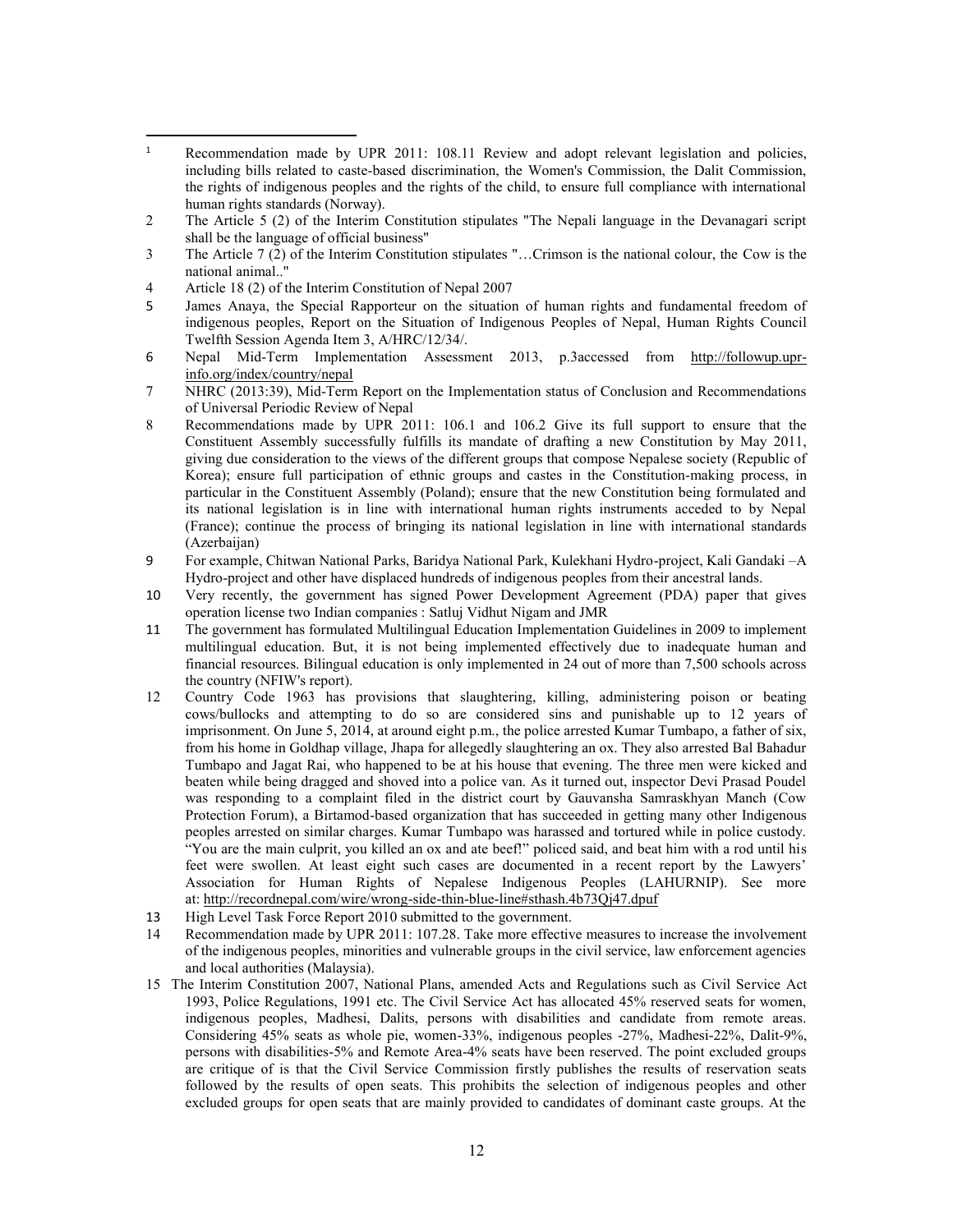same time, the appointments are firstly provided to those successful under the open seats thus providing them seniority than those successful under reservation seats.

16 For example, UNDP report 2012 show that before 1990s, the ratio of officer level civil servants was around 70% High caste group Brahmin, Chhetri 30%, indigenous peoples 21.6%, and Madhesi 8.5%. But in FY 2000/00, it was quite discouraging as the percentage of representation of Brahmin/Chhetri went up 87%, while indigenous peoples and Madhesi representation dropped to 13%.

l

- 17 According to a report of UNDP 2012, the proposed Inclusive Bill aimed to amend the following Acts: Police Act, 2012, Development Committee Act, 2013, Education Act, 1971, Nepal Special Service Act, 2042BS, Nepal Sanskrit University Act, 2043, Kathmandu University Act, 2048, Tribhuwan University Act, 2049, Civil Service Act 2049, Eastern Regional University Act 2050, Pokhora University Act 053, Health Service Act 2053, Armed Police Service 2058, Nepal Army Act 2063, Lumbini University Act, Legislative Parliament Act 2064, Public Service Commission Act 2066, Far Western Regional University Act 2067, Mid-Western Regional University Act 2067 and Agriculture and Forestry University Act 2067.
- 18 See more at: http://www.indigenousvoice.com/7-out-of-every-10-victims-of-trafficking-in-person-areindigenous-women-and-girls-in-nepal.html#sthash.oRTS5TL2.dpuf
- 19 National Indigenous Women's Federation (NIWF) Workshop report 2014. "A Report on the Consultation Workshop on the Key Concerns of Indigenous Women, Kathmandu, Nepal
- 20 The Dalits community occupies 13.21 per cent of total population and comprised 26 casts; such as Badi, Damai, Gaine, Kami, Sarki , Pode, Chyame, Bantar, Chamar, Chidimar, Dhobi (Hindu), Dom, Dusadh, Halkhor, Kakaihiya, Khatbe, Khatik, Kori, Tatma, Mushar, Natuwa, Dhandi, Dharikar/Dhankar, Pasi, and Sarvanga.
- 21 Still, there are many discriminatory provisions existed in different laws of the country incompatible with international human rights instruments. The study carried out by National Dalits Commission has revealed that there more than 23 discriminatory provisions. (NDC.2005. *Study of the discriminatory and amendable legal provision against Dalit community*. Kathmandu: National Dalit Commission )
- 22 The constitutional provision on right against *untouchability* at public places, preamble provision (*chhotabada*) of the Civil Code, 1963 and a provision relating to respect of the social usages and practices are some of the instances (*Section 10 of Miscellaneous Chapter under Civil Code*). Still, there are many discriminatory provisions existed in different laws of the country incompatible with international human rights instruments. The study carried out by National Dalits Commission has revealed that there more than 23 discriminatory provisions. (NDC.2005. *Study of the discriminatory and amendable legal provision against Dalit community*. Kathmandu: National Dalit Commission )
- 23 See previous recommendations, "...Government's priorities include combating caste-based discrimination, ensure that the policy is fully implemented also by the local authorities in rural and remote areas (Czech Republic) (para 106.24 UPR Nepal 2011; A/HRC/17/5); Take the necessary legal and policy measures to end discrimination, including of women, children and Dalits (Netherlands) (para 107.11 UPR Nepal 2011; A/HRC/17/5); ...caste-based discriminations be reported, investigated, perpetrators prosecuted and victims of such violence are compensated (Czech Republic)" (para 108.12 UPR Nepal 2011; A/HRC/17/5).
- 24 See previous recommendation, "Initiate legislative measures to effectively address and eradicate longstanding discrimination, including "untouchability" (Austria)" (para 107.13 UPR Nepal 2011; A/HRC/17/5).
- 25 See recommendation, "The persistence of sexual exploitation, in particular among the Dalit community, and the persistence of the root causes of trafficking and prostitution, including poverty (para 21 CEDAW Concluding observations 2011; CEDAW/C/NPL/CO/4-5)."
- 26 See previous recommendation "Review and adopt relevant legislation and policies, including bills related to… the Dalit Commission, …to ensure full compliance with international human rights standards (Norway) (para 108.11 UPR Nepal 2011; A/HRC/17/5)."
- 27 See previous recommendation, "Continue promoting the work of the National Commissions for Women and for Dalit, through the reinforcement of resources that allows them to work in an efficient manner (Bolivia) (para 106.8 UPR Nepal 2011; A/HRC/17/5)" and "Provide the National Dalit Commission and the National Women's Commission with sufficient resources to effectively realize their mandate (Slovenia) (para 107.6 UPR Nepal 2011; A/HRC/17/5)."
- 28 See CERD recommendation, 2002, "to take resolute measures to secure rights of marriage for members of descent-based communities who wish to marry outside the community (para 32 CERD General Recommendation XXIX 2002; CERD/C/61/Misc.29/rev.1)."
- 29 See CERD general recommendation, "To take the necessary steps to secure equal access to the justice system for all members of descent-based communities, including by provision of legal aid, facilitation of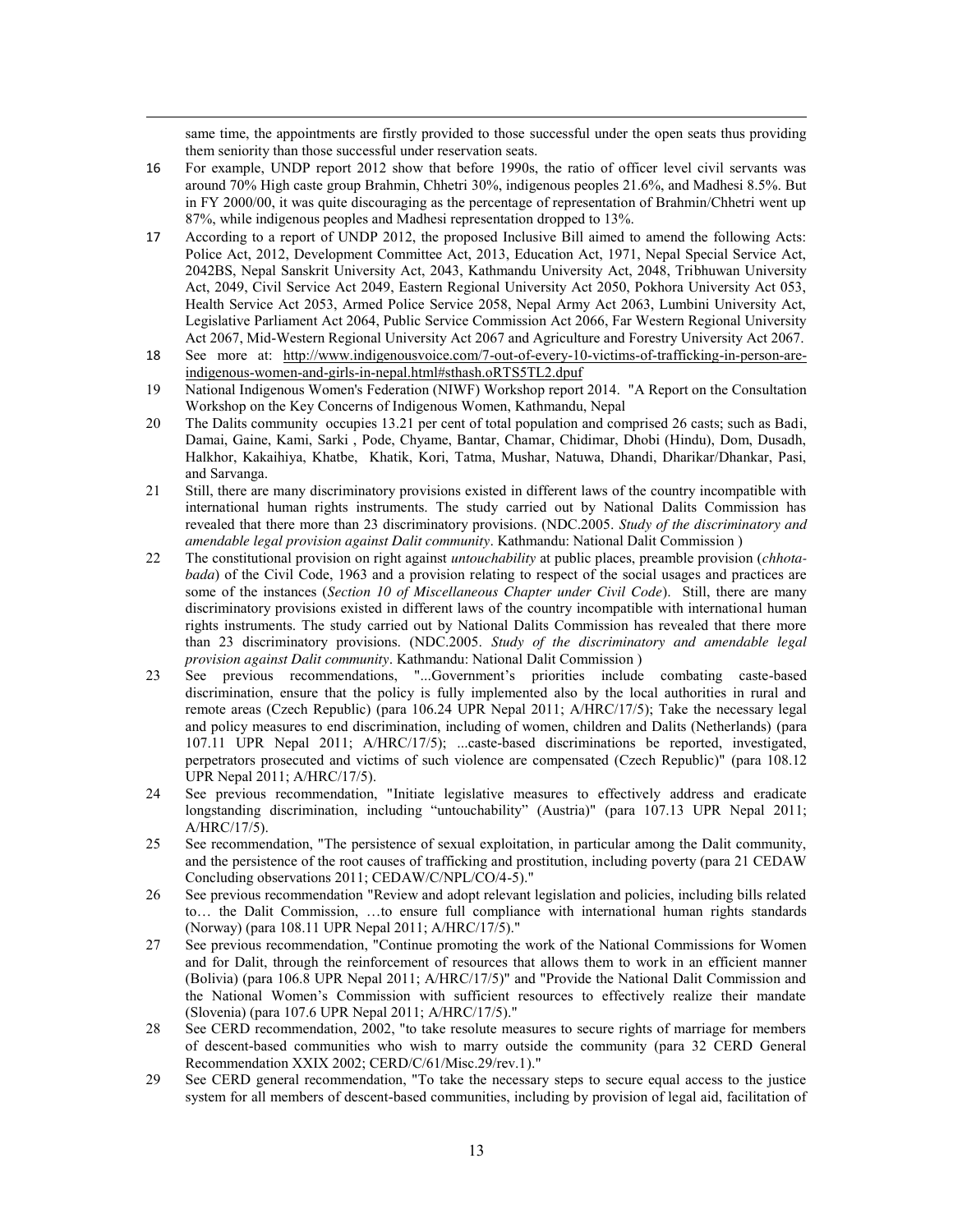group claims, and encouragement of non-governmental organizations to defend community rights (para 21 CERD General Recommendation XXIX 2002; CERD/C/61/Misc.29/rev.1)."

- 30 See CERD recommendation, "to ensure where relevant that judicial decisions and official actions take the prohibition of descent-based discrimination fully into account (para 22 CERD General Recommendation XXIX 2002; CERD/C/61/Misc.29/rev.1).
- 31 See CERD recommendation, "to encourage and facilitate constructive dialogue between the police and other law enforcement agencies and members of the communities (para 26 CERD General Recommendation XXIX 2002; CERD/C/61/Misc.29/rev.1)."
- 32 Sustainable Development Forum. 2006. Ownership of Dalits in Land: A Study. Kathmandu: Sustainable Development Forum
- 33 See previous recommendation, "Seek to remove the obstacles faced by victims trying to access justice (Republic of Korea) (para 106.37 UPR Nepal 2011; A/HRC/17/5)."
- 34 See previous recommendation, "Ensure that all girls, Dalit children and children belonging to ethnic minorities have equal access to quality education (Finland) (para 106.53 UPR Nepal 2011; A/HRC/17/5)."
- 35 There are ten types of religion categories reported in the census. Hindu is followed by 81.3 % (21,551,492) of the population followed by Buddhism (9%; 2,396,099), Islam (4.4%; 1,162,370), , Kirat (3.1%; 807,169), Christianity (1.4%; 375,699), Prakriti (0.5%; 121,982), Bon (13,006), Jainism (3,214), Bahai (1,283) and Sikhism (609) (CBS, 2011)
- 36 Id Chapter V

l

- 37 108.13. Implement measures to ensure that persons with disabilities are enabled to participate in job training, vocational training, literacy and numeracy programmes and set concrete targets measurable within one year to this effect, in consultation with persons with disabilities and their representative organizations (New Zealand). 108.14. Ensure, without any discrimination, the rights of people with disabilities and others belonging to vulnerable groups, such as women and children (Chile).
- 38 Economic and Social Council United Nation Permanent Forum on Indigenous Issues 12th Session E/c.19/2013/6.
- 39 A study notes that, for example, women with disabilities access to education and other services is affected not only by gender and disability but also by their type of their disabilities, the socio economic status of their family, their race/ethnicity, whether they live in urban or rural areas and a host of other factors. Along with disability and gender, persons with disabilities rights are denied in services based on their identities like being ethnic, Dalit, or backward geography. 90.9% women with disabilities expressed that intersectional discrimination prevails them which impacts receiving information and access to services. The state as well National Federation of the Disabled Nepal (NFDN) has not taken into account as a human right issue of indigenous peoples with disabilities in Nepal. The existing executive committee of NFDN is discriminatory towards vulnerable indigenous persons with disabilities. http://www.socialinclusion.org/np/newfile/pratimagurung
- 40 Take steps to ensure non-discrimination based on sexual orientation and gender identity including in the proposed civil and criminal laws (New Zealand).
- 41 In the consultation processes, the executive director of Blue Diamond Society (BDS) informed that the drafted civil and criminal code contains more than 286 provisions that are against LGBTI people's rights. http://www.hrw.org/world-report-2012/world-report-2012-nepal
- 42 The government had done the 22 points agreement with Madhesi Janadhikar Forum, on 30 August, 2007 and 6 points agreement with United Democratic Madhesi Front on 23 February, 2008.
- 43 The list of OBC: Kushwaha, Kurmi, Kumhar, Kahar, Kewat, Kanu, Kamar, Kalwar, Teli, Dhanuk, Nuniya, Baniya, Bhedihar, Mali, Mallah, Musalman, Baraiya, Yadav, Rajbhar, Rauniyar, Lohar, Lodh, Sudi, Saini, Sonar, Haluwai, Hajam, Amat, Maghaiya. 18% seats have been reserved for the above mentioned castes and communities who are put into OBC group.
- 44 The Committee further recommends that special units be established to monitor the implementation of programmes to protect and promote the full enjoyment without discrimination of their economic, social and cultural rights by disadvantaged and marginalized groups, in particular the Dalit, the Madhesi and indigenous communities, and especially women within these groups (para 32 CESCR Concluding observations 2008; E/C.12/NPL/CO/2).
- 45 See previous recommendation, "Take necessary measures for the prevention of such deeds as reported warrantless arrests, torture, extrajudicial killings and other misconduct and ensure swift and fair investigations on alleged misconduct by law enforcement authorities (Japan); investigate all cases of ill treatment and abuse, such as enforced disappearances, cases of torture, arrests without warrants and extrajudicial killings by the police as well as the national army and ensure the delivery of justice regarding these serious human rights violations (Hungary) (para 107.15. UPR Nepal 2011; A/HRC/17/5);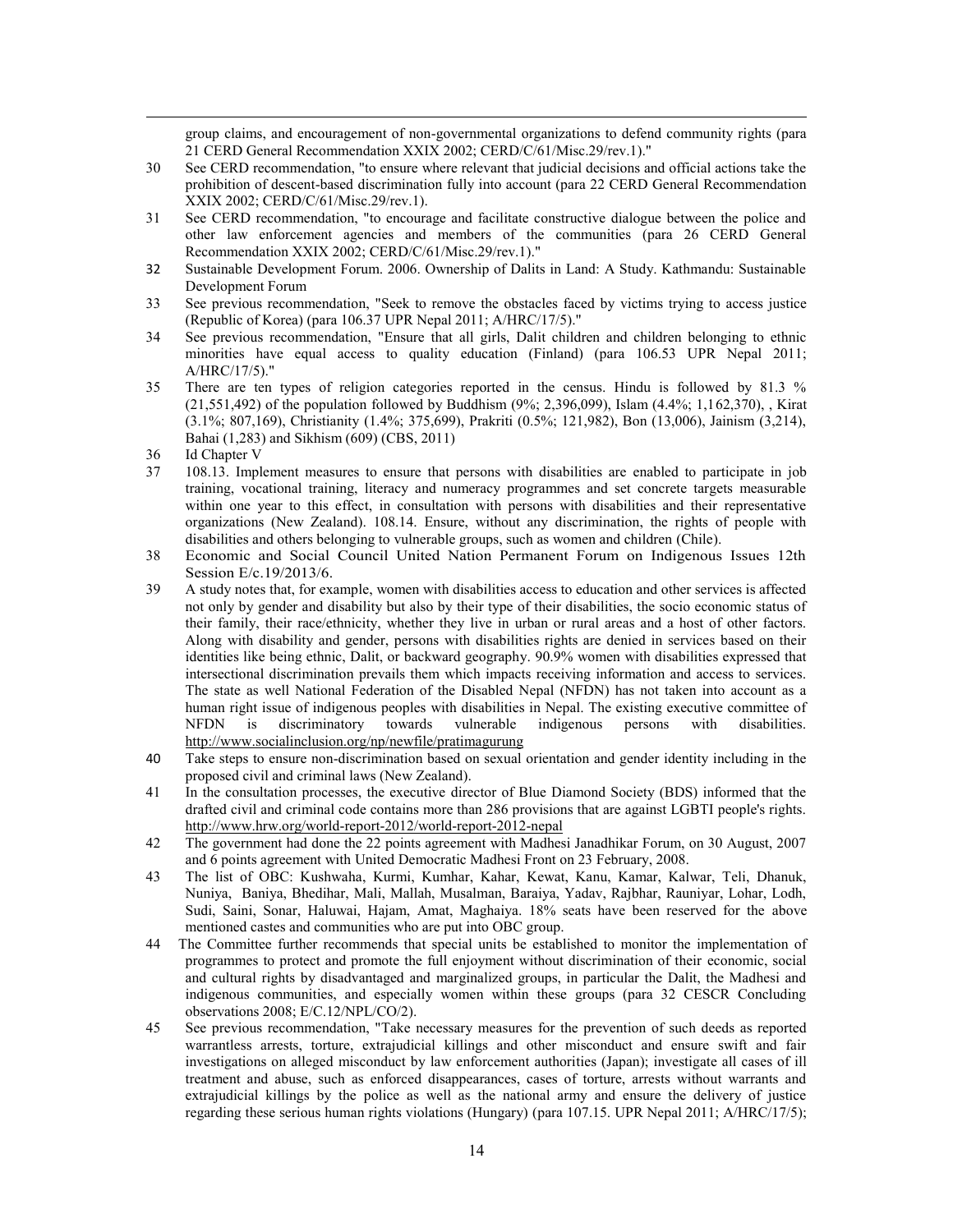Investigate credible allegations of extrajudicial killings and introduce an independent complaint mechanism on the conduct of the security forces (Denmark) (para 108.18. UPR Nepal 2011; A/HRC/17/5); and Impartially investigate all allegations of extra-judicial killings and arbitrary executions, to prosecute those responsible, and accept the requests for a visit by the Special Rapporteur on extrajudicial, summary or arbitrary execution, and the Working Group on Enforced or Involuntary Disappearances (Italy) (para 108.19. UPR Nepal 2011; A/HRC/17/5)"

46 LWF Nepal 2008. Impact Assessment of Development Programme 2003-2007.

l

- 47 Arjun Gunaratne (1998:759 in footnote): An example will illustrate the sorts of methods used. A Brahmin who came to Chitwan after the malaria eradication program became notorious in the surrounding villages for the way he amassed land. He readily provided loans to Tharus; when they found themselves unable to pay back the loan within the stipulated time, he would extend the repayment period, but in return they would be asked to agree to the addition of another zero to the sum specified on the promissory note. The Tharus, illiterate and unfamiliar with written documents, would fail to see the significance of this and would readily consent. The debtor, eventually confronted by the moneylender with a promissory note for a sum far greater than that which he had originally borrowed, and well beyond his ability to repay, would lose all or part of his land in fulfillment of the debt (See, Arjun Guneratne (1998) Modernization, the State, and the Construction of a Tharu Identity in Nepal
- 48 For example, Arjun Gunerate (1998:760) notes, "In Dang, following on "loss of land, mass migration and poverty . . . [sleveral major festivals that were previously celebrated annually are now no longer celebrated at all, because of a lack of economic resources" (Cox n.d., 11). In Chitwan, the wholesale destruction of the forest by settlers following the success of the malaria eradication project removed from the ritual calendar the worship of many gods whose jungle shrines had been destroyed in the process. Chitwan Tharus believe that the power of their deities is closely linked to the presence of forests; when the forests are destroyed, they believe the gods abandon the area. When rituals are no longer performed, the young are no longer socialized into their performance, and they disappear from the local knowledge system."
- 49 The social movement of bonded labor forced the government to declare the emancipation of thousands of Kamaiyas and Kamlaris (bonded labor form indigenous Tharu community) in western Nepal, on 17 July 2000. Similarly, in September 2008, the Government announced that it had abolished the Haliya system and cancelled the debts of Haliya bonded laborers from Dalit community. In 2000 and in 2002, government introduced two Acts: The Bonded Labor (Prohibition) Act and the Kamaiya Labor (Prohibition) Act respectively.
- 50 Reportedly, that More than 412 *Kamlaris* are working as bonded labor in various districts a Dang, Bardiya, Kailai, Kanchanpur and Banke - and at least 5000 freed *Kamaiyas* are yet to be identified.
- 51 http://www.usaid.gov/sites/default/files/documents/1866/Nepal%20CSI%20FY%202014.pdf
- 52 http://www.fao.org/fileadmin/templates/righttofood/documents/project\_b/Nepal-GCPGLO324NOR ConceptNote.pdf
- 53 Interim Constitution of Nepal 2007, article 18(3)
- 54 *Prakash Mani Sharma and Others,* NKP, 2065(2008), p.149
- http://www.fao.org/fileadmin/templates/righttofood/documents/project\_b/Nepal-GCPGLO324NOR-ConceptNote.pdf
- 56 See previous recommendation, "106.49. Improve food safety of vulnerable groups, particularly indigenous people, former bonded labourers, Dalits, Muslims, persons with disabilities and those who are infected with HIV/AIDs (Hungary) (para 106.49 UPR Nepal 2011; A/HRC/17/5)."
- 57 http://www.fao.org/fileadmin/templates/righttofood/documents/project\_b/Nepal-GCPGLO324NOR-ConceptNote.pdf
- 58 See previous recommendation, "Step up efforts to achieve the effective realization of economic, social and cultural rights for the marginalized and vulnerable groups by ensuring that they are provided with adequate access to food, health, education and fair employment (Malaysia) (para 106.46 UPR Nepal 2011; A/HRC/17/5)."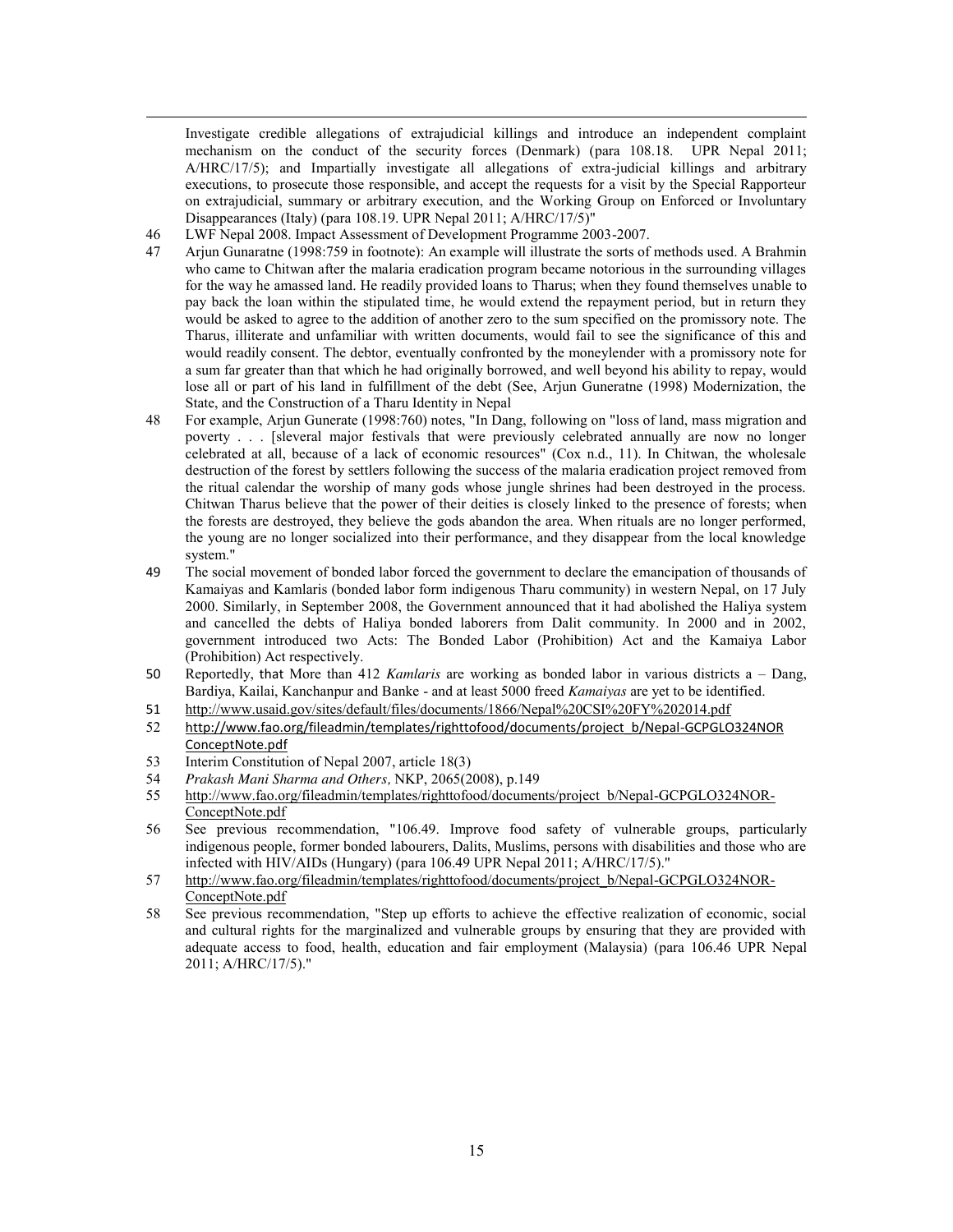## **ANNEX-A LIST OF CIVIL SOCIETY ORGANIZATIONS**

- 1. Aadhibasi Jana Jati Mahasangh<br>2. Aadhibasi Rastriya Utthan Prath
- 2. Aadhibasi Rastriya Utthan Prathisthan
- 3. Al Amin Muslim Women Nepal
- 4. Badi Development Committee
- 5. Bahing Kirat Mulukhim
- 6. Blue Diamond Society (BDS)
- 7. CDC Nepal
- 8. Chi: Halamtung Bantawa Yuva Hup Nepala
- 9. Cocap
- 10. Dalit Human Rights Organization (DHRO)
- 11. Dalit National Liberation Front of Nepal
- 12. Dalit NGO Federation Nepal DNF Nepal
- 13. Dalit NGO Federation (DNF)
- 14. Dalit Rights National Forum Nepal (DRNF)
- 15. Dynamic Society
- 16. Federation of Indigenous Kirat Association (FIKA)
- 17. Federation of Sexual and Gender Minorities Nepal (FSGMN)
- 18. Feminist Dalit organization (FEDO)
- 19. FORCE Nepal
- 20. Gaderi Samaj
- 21. HDRF Nepal
- 22. IL Center
- 23. Indigenous Women Legal Awareness Group (INWOLAG)
- 24. Islami Association
- 25. Jagaran Media Center
- 26. Jaghrit Nepal
- 27. Janautthan Pratisthan (JUP)
- 28. Kapan Dalit Utthan Sangh
- 29. Kirat Chamling Bhasa Sanskriti Utthan Sangh
- 30. Kirat Jero Raadu Samaj
- 31. Kirat Khaling Utthan Sangh
- 32. Kirat Radu Nachhiring Sakham
- 33. Kirat Welfare Society
- 34. Kulung Vidyarthi Sangh
- 35. Lawyers Association for Human Rights of Nepalese Indigenous Peoples (LAHURNIP)
- 36. Madhes Human Rights
- 37. Madhesi Journalist Association
- 38. Mahila Utthan Tatha Seep Bikas Kendra
- 39. Makalu Yakkhaba Chuptham
- 40. MAHURT Home<br>41. Mewahang Yakho
- Mewahang Yakhomma
- 42. National Federation of Disable-Nepal (NFDN)
- 43. National Indigenous Women Federation (NIWF)
- 44. National Muslim Forum Nepal (NMFN)
- 45. National Network of Indigenous Women (NNIW)
- 46. Nepal Kewarat Bikas Samaj
- 47. Nepal Kirat Kulung Bhasa Sanskriti Utthan Sangh
- 48. Nepal Muslim Women Welfare Society (NMWWS)
- 49. Nepal National Dalit Social Welfare Organization (NNDSWO)
- 50. Nepal Rana Tharu Society (NRTS)
- 51. NGO-Federation
- 52. Papachha Guskham